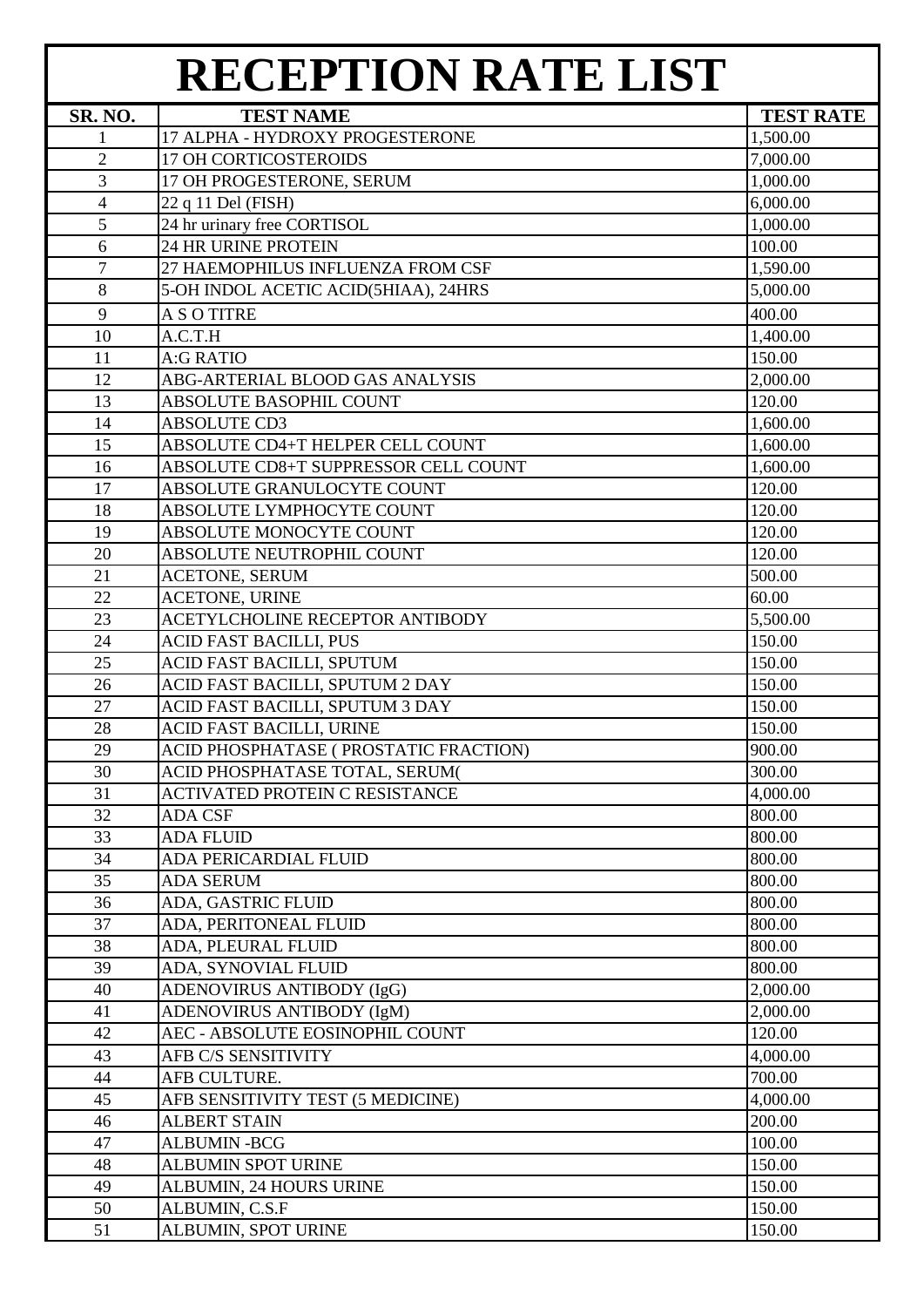| 52  | ALBUMIN, FLUID                                    | 150.00    |
|-----|---------------------------------------------------|-----------|
| 53  | ALCOHOL , SCREEN , BLOOD                          | 800.00    |
| 54  | ALDEHYDE CHOPRA TEST FOR KALA AZA                 | 200.00    |
| 55  | <b>ALDOLASE</b>                                   | 650.00    |
| 56  | ALDOSTERONE, SERUM                                | 1,200.00  |
| 57  | <b>ALK MUTATION</b>                               | 15,000.00 |
| 58  | ALKALINE PHOSPHATASE ELECTROPHORESIS              | 6,000.00  |
| 59  | ALKALINE PHOSPHATASE PNP AMP                      | 120.00    |
| 60  | <b>ALLERGY PROFILE</b>                            | 8,000.00  |
| 61  | <b>ALPHA 1 ANTITRYPSIN</b>                        | 1,500.00  |
| 62  | ALPHA 2 MACROGLOBULIN                             | 1,000.00  |
| 63  | ALPHA FETO PROTEIN - CLIA                         | 650.00    |
| 64  | AMINOACIDS, PLASMA                                | 1,200.00  |
| 65  | AMINOACIDS, QUALITATIVE, URINE                    | 1,400.00  |
| 66  | AMMONIA, PLASMA                                   | 900.00    |
| 67  | <b>AMOEBIC SEROLOGY</b>                           | 1,000.00  |
| 68  | <b>AMYLASE, ASCITIC FLUID</b>                     | 300.00    |
| 69  | AMYLASE, CYSTIC FLUID                             | 300.00    |
| 70  | AMYLASE, DRAIN FLUID                              | 300.00    |
| 71  | AMYLASE, PANCREATIC FLUID                         | 300.00    |
| 72  | AMYLASE, PLEURAL FLUID                            | 300.00    |
| 73  | AMYLASE, SERUM -CNP G3                            | 300.00    |
| 74  | ANA, (HEP 2)                                      | 2,200.00  |
| 75  | ANCA (Anti Neutrophil Cytoplasmic Antibody) - IFA | 2,500.00  |
|     |                                                   |           |
| 76  | ANCA-MPO/C-ANCA (Serum Proteinase 3 A)            | 1,200.00  |
| 77  | ANCA-MPO/P-ANCA (Serum Proteinase 3 A)            | 1,200.00  |
| 78  | ANDROSTENEDIONE                                   | 1,500.00  |
| 79  | ANF (IMMUNOFLOURESCENCE)                          | 2,200.00  |
| 80  | ANGIOTENSIN CONVERTING ENZYME, SERUM              | 750.00    |
| 81  | <b>ANGIOTENSIN II</b>                             | 8,000.00  |
| 82  | <b>ANTENATAL PROFILE 2</b>                        | 275.00    |
| 83  | ANTI - CCP (ANTI CYCLIC CITRULLINATED             | 1,400.00  |
| 84  | ANTI - HELICOBACTER PYLORI (IgA)                  | 1,000.00  |
| 85  | ANTI - HELICOBACTER PYLORI (IgG)                  | 1,000.00  |
| 86  | ANTI - HELICOBACTER PYLORI (IgM)                  | 1,000.00  |
| 87  | <b>ANTI - THYROGLOBULIN ENZYME</b>                | 800.00    |
| 88  | <b>ANTI-A-TITRE</b>                               | 350.00    |
| 89  | <b>ANTI-TPO Enzyme Immmunoassay</b>               | 800.00    |
| 90  | ANTI CARDIOLIPIN ANTIBODY - IgA                   | 750.00    |
| 91  | ANTI CARDIOLIPIN ANTIBODY - IgG                   | 750.00    |
| 92  | ANTI CARDIOLIPIN ANTIBODY - IgM                   | 750.00    |
| 93  | ANTI DIURETIC HORMONE(ADH)-VASOPRESSIN            | 2,000.00  |
| 94  | <b>ANTI DNase B, SERUM</b>                        | 1,200.00  |
| 95  | <b>ANTI ds DNA</b>                                | 900.00    |
| 96  | ANTI ENDOMYSIAL ANTIBODY igA                      | 2,600.00  |
| 97  | ANTI ENDOMYSIAL ANTIBODY IgG                      | 2,600.00  |
| 98  | ANTI GAD (GLUTAMIC ACID DECARBOXYL)               | 1,500.00  |
| 99  | ANTI GLIADIN ANTIBODY, IgA                        | 1,600.00  |
| 100 | ANTI GLIADIN ANTIBODY, IgG                        | 1,600.00  |
| 101 | ANTI GLOMERULAR BASEMENT MEMBRANE                 | 1,400.00  |
| 102 | <b>ANTI HCV</b>                                   | 800.00    |
| 103 | ANTI HCV ANTIBODIES ELISA                         | 800.00    |
| 104 | <b>ANTI HCV-IgM - SERUM(CLIA)</b>                 | 800.00    |
| 105 | ANTI HEPATITIS A VIRUS IgG                        | 800.00    |
| 106 | ANTI HEPATITIS A VIRUS IgM                        | 800.00    |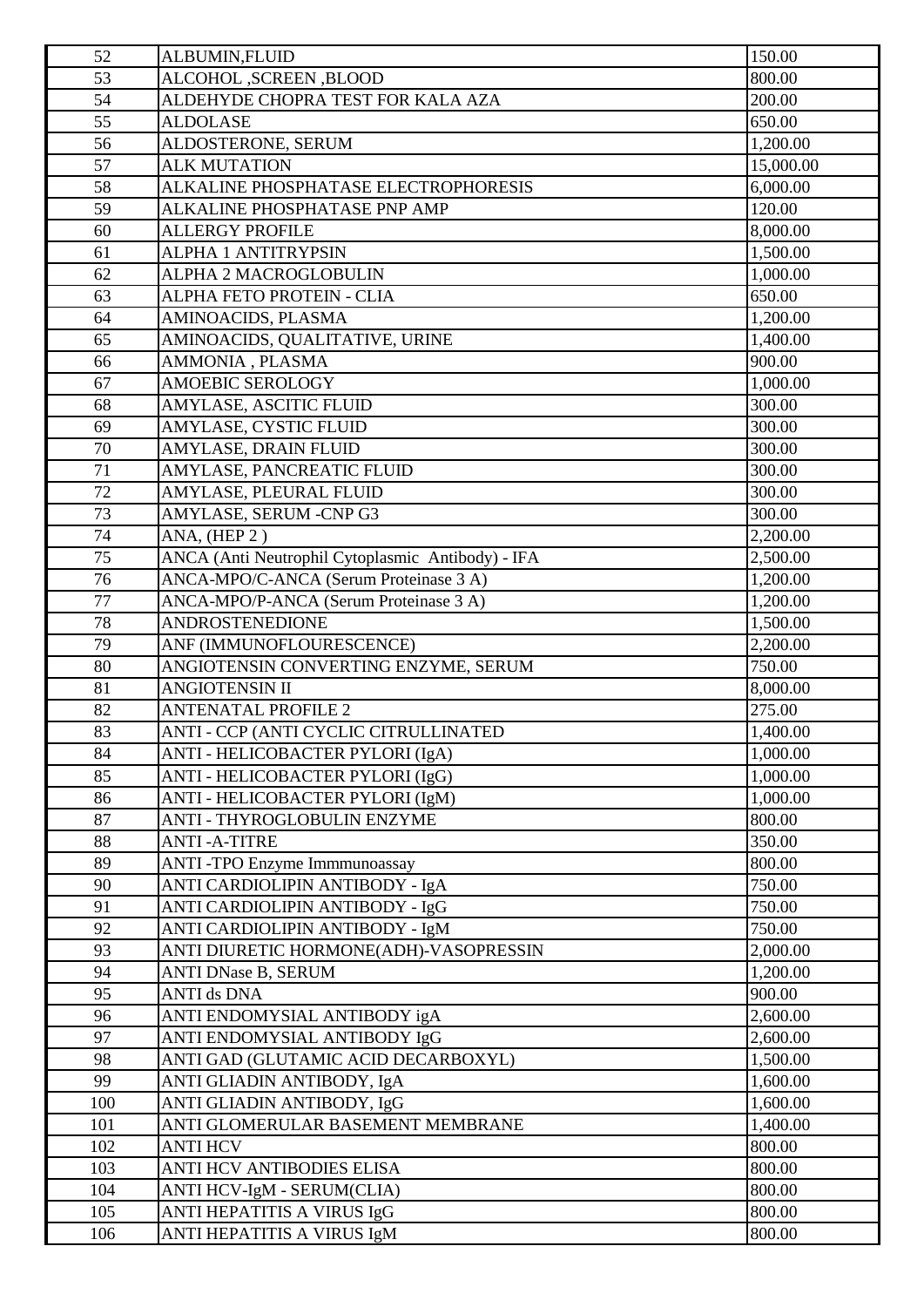| 107        | ANTI HEPATITIS A VIRUS TOTAL                       | 800.00             |
|------------|----------------------------------------------------|--------------------|
| 108        | <b>ANTI HEPATITIS B surface ANTIBODY</b>           | 800.00             |
| 109        | <b>ANTI HEPATITIS Be Ab</b>                        | 500.00             |
| 110        | ANTI HEPATITIS E VIRUS IgG                         | 800.00             |
| 111        | ANTI HEPATITIS E VIRUS IgM                         | 800.00             |
| 112        | <b>ANTI HISTONES ANTIBODIES</b>                    | 1,600.00           |
| 113        | ANTI HUMAN TISSUE TRANSGLUTAMINASE                 | 1,500.00           |
| 114        | <b>ANTI INSULIN ANTIBODY</b>                       | 1,000.00           |
| 115        | ANTI INTRINSIC FACTOR ANTIBODY                     | 3,000.00           |
| 116        | ANTI ISLET CELL ANTIBODY                           | 1,500.00           |
| 117        | <b>ANTI JO -1 ANTIBODIES</b>                       | 1,500.00           |
| 118        | ANTI MITOCHONDRIAL ANTIBODY                        | 3,000.00           |
| 119        | ANTI MITOCHONDRIAL ANTIBODY (IFA)                  | 3,000.00           |
| 120        | <b>ANTI MULLERIAN HORMONE</b>                      | 1,500.00           |
| 121        | Anti MUSK antibodies serum by RIA                  | 6,500.00           |
| 122        | Anti NMDA Receptor Encephalitis IgG Antibodies -   | 6,300.00           |
| 123        | ANTI NUCLEAR ANTIBODY (ANA) / FACTOR               | 700.00             |
| 124        | ANTI NUCLEAR ANTIBODY (ANA) SERUM                  | 480.00             |
| 125        | ANTI PHOSPHOLIPID ANTIBODY-IgA                     | 750.00             |
| 126        | ANTI PHOSPHOLIPID ANTIBODY-IgG                     | 750.00             |
| 127        | ANTI PHOSPHOLIPID ANTIBODY-IgM                     | 750.00             |
| 128        | <b>ANTI RNP ANTIBODIES</b>                         | 1,500.00           |
| 129        | ANTI SKELETAL MUSCLE ANTIBODY                      | 1,200.00           |
| 130        | ANTI SMOOTH MUSCLE ANTIBODY                        | 2,500.00           |
| 131        | <b>ANTI SPERM ANTIBODY</b>                         | 800.00             |
| 132        | ANTI SSA (RO) IgG (ELISA)                          | 1,500.00           |
| 133        | ANTI SSB (La) IgG(ELISA)                           | 1,500.00           |
| 134        | <b>ANTI THROMBIN III</b>                           | 5,500.00           |
| 135        | <b>ANTI TPO</b>                                    | 800.00             |
| 136        | ANTI VARICELLA ZOSTER (IgG)                        | 1,200.00           |
| 137        |                                                    |                    |
| 138        | ANTI VARICELLA ZOSTER (IgM)<br><b>ANTI-B-TITRE</b> | 1,200.00<br>350.00 |
|            |                                                    |                    |
| 139<br>140 | ANTI-HCV SERUM(Immunochromatography)               | 800.00<br>800.00   |
|            | ANTI-HEPATITIS A VIRUS TOTAL, SERUM (EIA)          |                    |
| 141        | APO A-1 : APO B RATIO                              | 800.00             |
| 142        | APOLIPOPROTEIN A-1 (APO A-1), SERUM                | 400.00             |
| 143        | APOLIPOPROTEIN B (APO-B), SERUM                    | 400.00             |
| 144        | aPTT                                               | 450.00             |
| 145        | ASCA IgA                                           | 2,500.00           |
| 146        | ASCA IgG                                           | 2,500.00           |
| 147        | ASCITIC FLUID CYTO & BIO SIC                       | 400.00             |
| 148        | <b>ASCITIC FLUID EXAMINATION</b>                   | 400.00             |
| 149        | <b>ASCITIC FLUID FOR ADA</b>                       | 800.00             |
| 150        | <b>ASCITIC FLUID FOR ALBUMIN</b>                   | 100.00             |
| 151        | ASO - ANTI STREPTOLYSIN - "O"                      | 450.00             |
| 152        | <b>ASO TITRE</b>                                   | 400.00             |
| 153        | ASPERGILLOSIS-IgG                                  | 1,500.00           |
| 154        | ASPERGILLOSIS-IgM                                  | 1,500.00           |
| 155        | ASPERGILLUS (IgE)                                  | 1,700.00           |
| 156        | AUTO IMMUNE ENCEPHALITIS PANEL                     | 19,500.00          |
| 157        | <b>B K POLYOMA VIRUS PCR BLOOD</b>                 | 8,000.00           |
| 158        | <b>B K POLYOMA VIRUS PCR URINE</b>                 | 8,000.00           |
| 159        | <b>BACT ALERT FOR T.B (T.B</b>                     | 800.00             |
| 160        | Bacterial culture and sensitivity                  | 350.00             |
| 161        | <b>BACTERIAL MENINGITIS SEREEN</b>                 | 2,000.00           |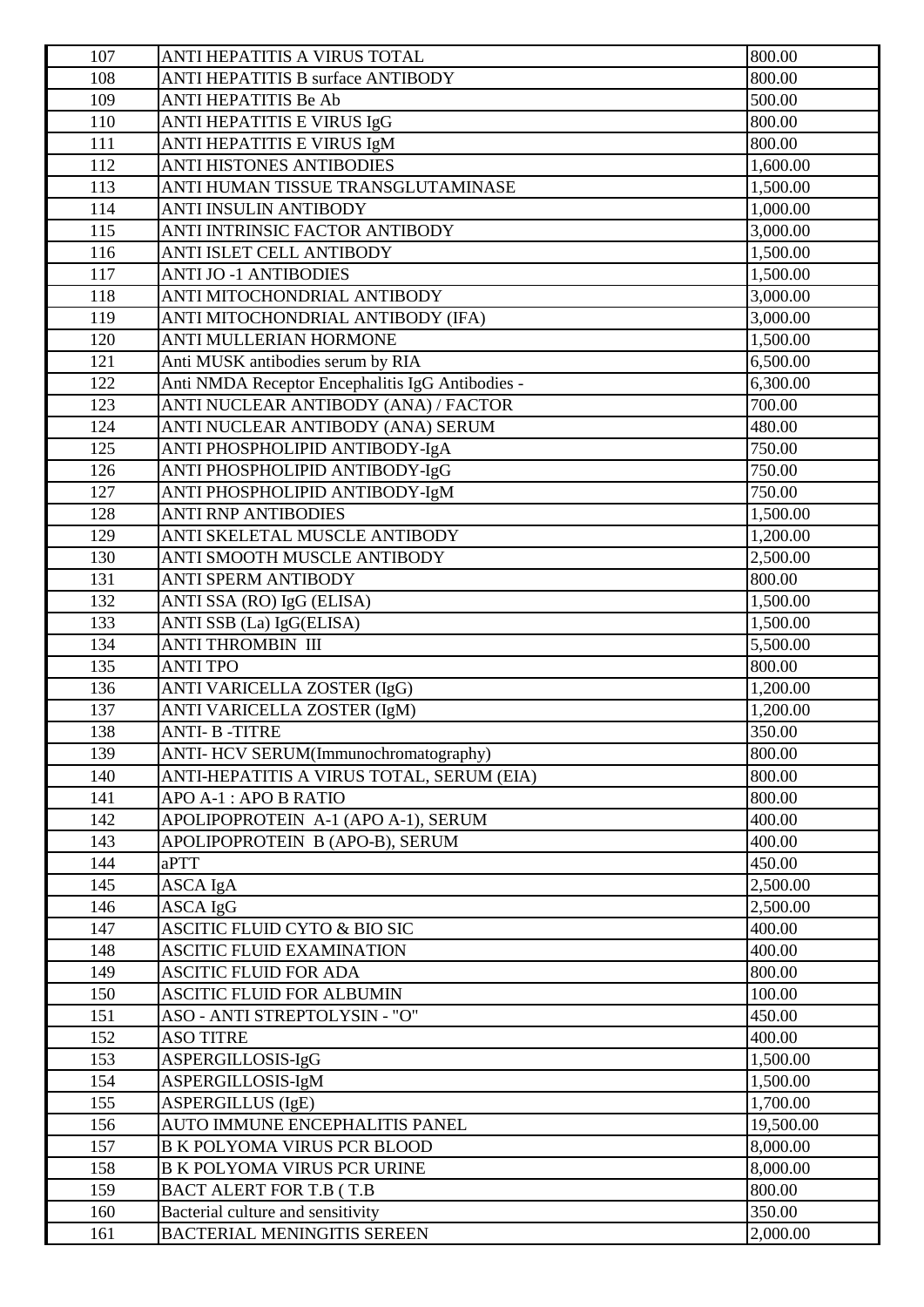| 162 | <b>BCR - ABL GENE TRANSLOCATION</b>         | 4,000.00  |
|-----|---------------------------------------------|-----------|
| 163 | <b>BCR - ABL GENE TRANSLOCATION (FISH)</b>  | 8,000.00  |
| 164 | <b>BCR- ABL QUALITATIVE (CML)</b>           | 8,000.00  |
| 165 | <b>BCR- ABL QUANTITATIVE</b>                | 8,000.00  |
| 166 | BENCE JONES PROTEIN URINE                   | 150.00    |
| 167 | Benzodiazepine urine                        | 800.00    |
| 168 | <b>BETA -2 MICROGLOBULIN SERUM</b>          | 1,400.00  |
| 169 | <b>BETA -2 MICROGLOBULIN URINE</b>          | 1,400.00  |
| 170 | <b>BETA 2 - GLYCOPROTEIN (SERUM)</b>        | 1,200.00  |
| 171 | BETA 2 - GLYCOPROTEIN IgA (SERUM)           | 1,500.00  |
| 172 | BETA 2 - GLYCOPROTEIN IgG (SERUM)           | 1,500.00  |
| 173 | BETA 2 - GLYCOPROTEIN IgM (SERUM)           | 1,500.00  |
| 174 | <b>BICARBONATE</b>                          | 800.00    |
| 175 | <b>BILE ACID</b>                            | 1,500.00  |
| 176 | <b>BILE PIGMENT</b>                         | 75.00     |
| 177 | <b>BILE SALTS</b>                           | 75.00     |
| 178 | <b>BILRUBIN</b>                             | 250.00    |
| 179 | <b>BIOLOGICAL INDICATOR TEST RESULT FOR</b> | 1,000.00  |
| 180 | <b>BLASTOMYCES ANTIBODY</b>                 | 2,500.00  |
| 181 | <b>BLEEDING TIME</b>                        | 100.00    |
| 182 | <b>BLOOD GLUCOSE RANDOM</b>                 | 75.00     |
| 183 | <b>BLOOD GROUP</b>                          | 100.00    |
| 184 | <b>BLOOD LEAD ANALYSIS</b>                  | 1,200.00  |
| 185 | <b>BLOOD UREA NITROGEN (BUN)</b>            | 100.00    |
| 186 | <b>BLOTINIDASE SERUM</b>                    | 500.00    |
| 187 | <b>BNP</b>                                  | 1,800.00  |
| 188 | <b>BODY FLUID FOR MALIGNANT CELLS</b>       | 400.00    |
| 189 | <b>BONE MARROW ASPIRATION</b>               | 600.00    |
| 190 | BONE MARROW SMEAR EXMINATION WITH           | 600.00    |
| 191 | <b>BRAF MUTATION ANALYSIS</b>               | 15,000.00 |
| 192 | <b>BRCA1 AND BRCA2</b>                      | 22,000.00 |
| 193 | <b>BRUCELLA AGGLUTINATION TEST</b>          | 600.00    |
| 194 | <b>BRUCELLA IgG</b>                         | 600.00    |
| 195 | <b>BRUCELLA IgM</b>                         | 600.00    |
| 196 | BUCCAL SEMAR FOR SEX CHROMATIN              | 200.00    |
| 197 |                                             |           |
|     | <b>BUN:S .CREATININE RATIO</b>              | 200.00    |
| 198 | C-REACTIVE PROTEIN, SERUM                   | 300.00    |
| 199 | C-RP(HS CRP)                                | 750.00    |
| 200 | C 1 ESTERASE INHIBITOR QUANTITATIVE         | 3,000.00  |
| 201 | C 5 (COMPLEMENT 5)                          | 9,500.00  |
| 202 | C Iq COMPLIMENT                             | 1,000.00  |
| 203 | C P K ISOENZYME ELECTROPHORESIS             | 6,000.00  |
| 204 | <b>C S F EXAMINATION</b>                    | 400.00    |
| 205 | C S F FOR INDIAN INK PREPARATION            | 100.00    |
| 206 | <b>C-PEPTIDE</b>                            | 800.00    |
| 207 | C-PEPTIDE PP                                | 800.00    |
| 208 | <b>C- REACTIVE PROTEIN</b>                  | 300.00    |
| 209 | C-REACTIVE PROTEIN - QUANTITATIVE           | 500.00    |
| 210 | C-RP (hsCRP)                                | 750.00    |
| 211 | C.S.S.D                                     | 1,000.00  |
| 212 | C3 COMPLEMENT COMPONENT                     | 500.00    |
| 213 | C4 COMPLEMENT COMPONENT                     | 500.00    |
| 214 | CA-72.4, SERUM- CLIA                        | 1,200.00  |
| 215 | CA 27.29 (BREAST CANCER MARKER)             | 10,000.00 |
| 216 | CA-125 SERUM- CLIA                          | 1,200.00  |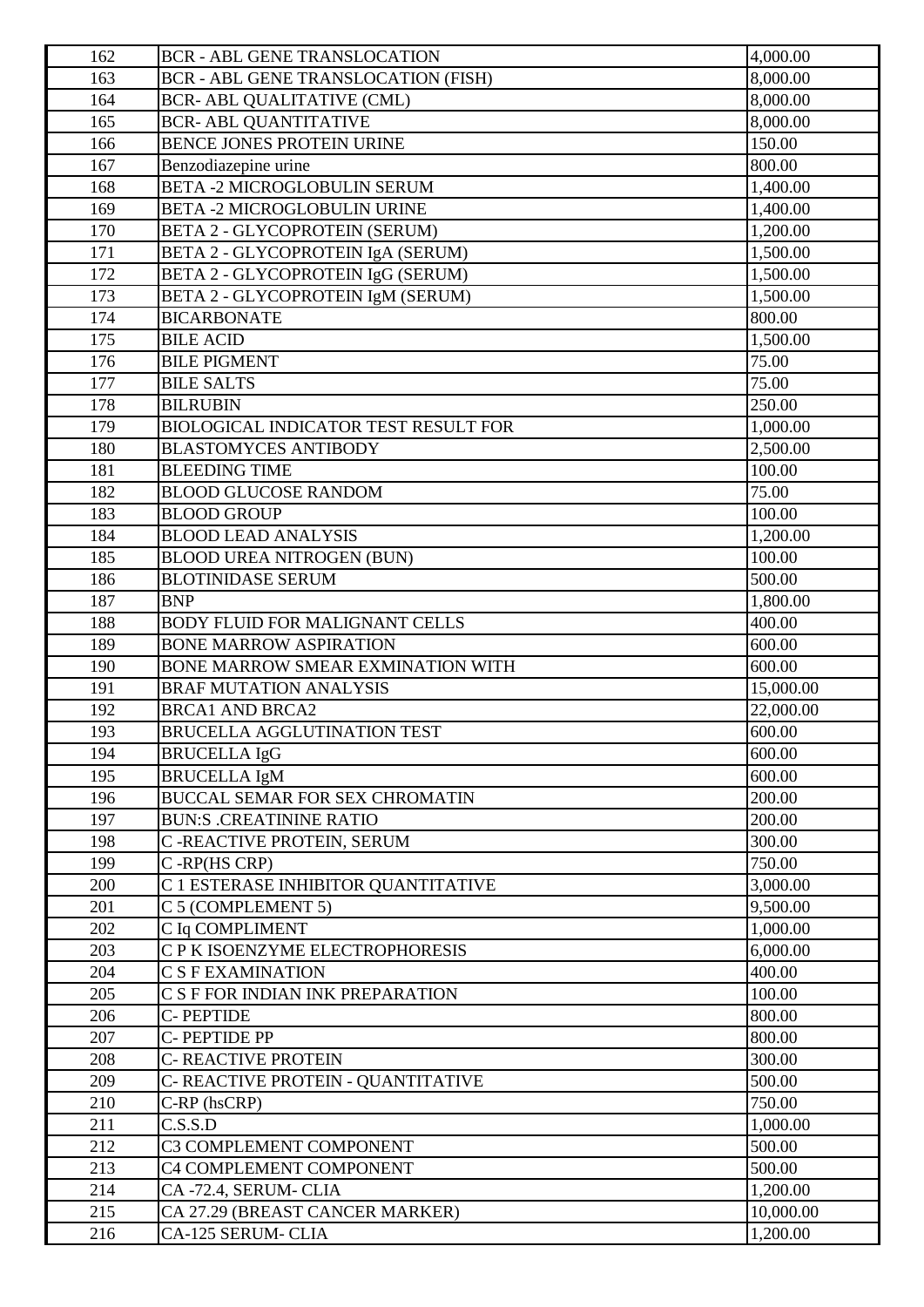| 217 | CA-15.3 SERUM- CLIA                            | 1,200.00  |
|-----|------------------------------------------------|-----------|
| 218 | CA-19.9                                        | 1,200.00  |
| 219 | CALCITONIN SERUM, CLIA                         | 2,400.00  |
| 220 | <b>CALCIUM / CREATININE RATIO</b>              | 300.00    |
| 221 | <b>CALCIUM 24 HOURS URINE</b>                  | 200.00    |
| 222 | <b>CALCIUM SERUM - Cresolphthalein complex</b> | 150.00    |
| 223 | <b>CALCIUM SPOT URINE</b>                      | 200.00    |
| 224 | <b>CALPROTECTIN - FECAL</b>                    | 3,500.00  |
| 225 | <b>CANDIDA ANTIBODY</b>                        | 4,500.00  |
| 226 | CANNABINOIDS SCREEN, URINE                     | 1,000.00  |
| 227 | CAPD FLUID EXAMINATION.                        | 500.00    |
| 228 | CARBAMAZEPINE SERUM                            | 700.00    |
| 229 | Carcinoembryonic antigen (CEA)                 | 600.00    |
| 230 | CATACHOLAMINES-BLOOD                           | 12,000.00 |
| 231 | <b>CATECHOLAMINES ,24 HOURS URINE</b>          | 8,000.00  |
| 232 | <b>CATHEPSIN-D</b>                             | 2,000.00  |
| 233 | <b>CATHETER TIP</b>                            | 400.00    |
| 234 | <b>CBC</b>                                     | 350.00    |
| 235 | CD 19                                          | 1,500.00  |
| 236 | CD 3(TOTAL CELLS) PERCENTAGE                   | 1,500.00  |
| 237 | CD 3(TOTAL T CELLS) ABSOLUTE                   | 1,500.00  |
| 238 | <b>CD</b> Marker                               | 10,000.00 |
| 239 | <b>CD-4 PERCENT</b>                            | 1,500.00  |
| 240 | CD20                                           | 2,200.00  |
| 241 | CD4 / CD 8                                     | 1,500.00  |
| 242 | CD4+ T HELPER CELL PERCENTAGE                  | 1,000.00  |
| 243 | CD4/CD8 NEW                                    | 1,500.00  |
| 244 | CD55,CD,59                                     | 4,500.00  |
| 245 | CD8+T SUPRESSOR CELL PERCENTAGE                | 800.00    |
| 246 | <b>CENTROMERE ANTIBODY</b>                     | 2,200.00  |
| 247 | <b>CERULOPLASMIN SERUM</b>                     | 800.00    |
| 248 | CHIKUNGUNYA IgM (RAPID                         | 600.00    |
| 249 | CHIKUNGUNYA IgM ELISA                          | 600.00    |
| 250 | CHIKUNGUNYA PCR                                | 2,500.00  |
| 251 | CHLAMYDIA PNEUMONIAE IgM                       | 1,500.00  |
| 252 | CHLAMYDIA TRACHOMATIS,PCR                      | 5,000.00  |
| 253 | CHLAMYDIAL TRACHOMATIS IgA                     | 1,500.00  |
| 254 | CHLAMYDIAL TRACHOMATIS IgG                     | 1,500.00  |
| 255 | CHLAMYDIAL TRACHOMATIS IgM                     | 1,500.00  |
| 256 | CHLORIDE, CSF                                  | 150.00    |
| 257 | <b>CHLORIDE - ISE</b>                          | 150.00    |
| 258 | CHLORIDE, 24 HOURS URINE                       | 250.00    |
| 259 | CHLORIDE, SPOT URINE                           | 250.00    |
| 260 | CHOLESTEROL / HDL RATIO                        | 150.00    |
| 261 | CHOLESTEROL, ASCITIC FLUID                     | 150.00    |
| 262 | CHOLESTEROL, CAPD FLUID                        | 150.00    |
| 263 | CHOLESTEROL, FLUID                             | 150.00    |
| 264 | CHOLESTEROL, SERUM - Enzymatic Rate(CHOD       | 150.00    |
| 265 | CHOLINESTERASE, SERUM                          | 600.00    |
| 266 | <b>CHROMOGRANIN A</b>                          | 6,000.00  |
| 267 | CHROMOSOMAL MICROARRAY ANALYSIS                | 45,000.00 |
| 268 | CHROMOSOME ANALYSIS, BLOOD;                    | 4,500.00  |
| 269 | CHROMOSOME ANALYSIS, PRODUCT OF                | 5,000.00  |
| 270 | CHYLE TEST, URINE                              | 250.00    |
| 271 | <b>CHYLOMICRONS</b>                            | 1,500.00  |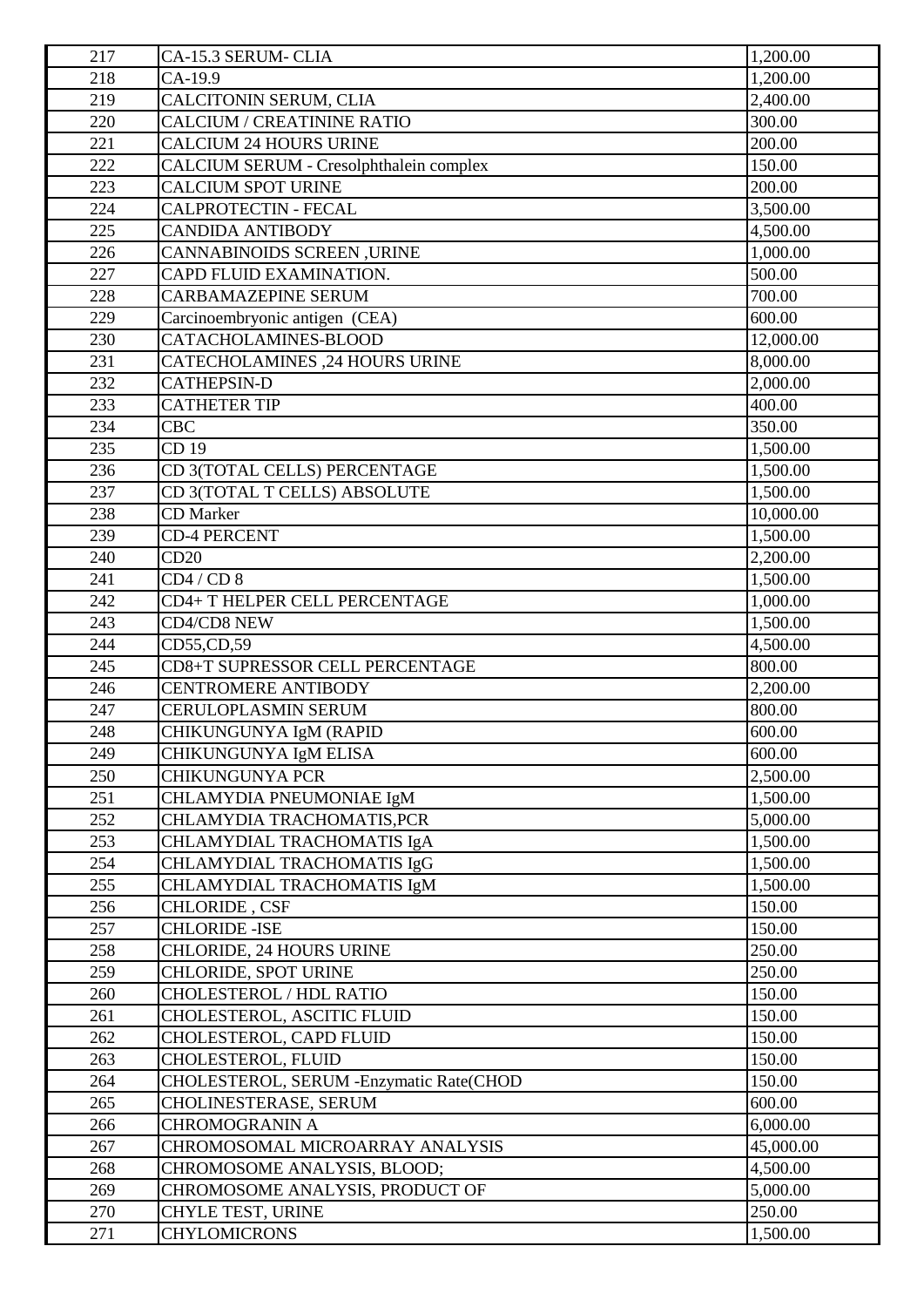| 272 | <b>CITRATE 24 HOUR URINE</b>              | 2,000.00 |
|-----|-------------------------------------------|----------|
| 273 | <b>CLOT RETRACTION</b>                    | 200.00   |
| 274 | <b>CLOT SOLUBILITY</b>                    | 200.00   |
| 275 | <b>CLOTTING TIME</b>                      | 100.00   |
| 276 | <b>CMV AVIDITY IgG</b>                    | 500.00   |
| 277 | <b>CMV DUO</b>                            | 4,000.00 |
| 278 | CO2 IN PLASMA (VENOUS)                    | 1,000.00 |
| 279 | COCAINE METABOLITE SCREEN, URINE          | 1,000.00 |
| 280 | <b>COLD AGGLUTINATION</b>                 | 1,000.00 |
| 281 | COMPLEMENT (C2)                           | 500.00   |
| 282 | <b>COMPLEMENT CH-50</b>                   | 4,500.00 |
| 283 | <b>COPPER RANDOM URINE</b>                | 1,600.00 |
| 284 | COPPER, 24 HOURS URINE                    | 1,400.00 |
| 285 | COPPER, SERUM                             | 1,600.00 |
| 286 | CORTISOL (30 Mts. AFTER 250 Ug ACTH I/v), | 450.00   |
| 287 | CORTISOL (AM), SERUM                      | 450.00   |
| 288 | CORTISOL (BASAL), SERUM                   | 450.00   |
| 289 | CORTISOL (FREE), 24 HRS. URINE            | 600.00   |
| 290 | CORTISOL (PM), SERUM                      | 450.00   |
| 291 | COXSACKIE B (1-6) ANTIBODY IgG            | 2,000.00 |
| 292 | COXSACKIE B (1-6)ANTIBODY , IgM           | 2,000.00 |
| 293 | CPK (MB), SERUM                           | 350.00   |
| 294 | CPK TOTAL, SERUM( CK-NAC) IFCC            | 300.00   |
| 295 | <b>CREATININE CLEARANCE TEST</b>          | 400.00   |
| 296 | <b>CREATININE SERUM- Jafee Kinetic</b>    | 150.00   |
| 297 | <b>CREATININE, 24 HOURS URINE</b>         | 150.00   |
| 298 | <b>CREATININE, FLUID</b>                  | 150.00   |
| 299 | <b>CREATININE, SPOT URINE</b>             | 150.00   |
| 300 | Cryoglobulins, Qualitative                | 1,500.00 |
| 301 | CRYPTOCOCCUS ANTIGEN,CSF                  | 2,400.00 |
| 302 | CRYPTOCOCCUS ANTIGEN-SERUM                | 2,400.00 |
| 303 | CSF CYTO & BIO SIC                        | 400.00   |
| 304 | <b>CSF ELETROPHORESIS</b>                 | 1,800.00 |
| 305 | <b>CULTURE (MISCELLANEOUS)</b>            | 350.00   |
| 306 | <b>CULTURE WATER, PRESUMPTIVE</b>         | 300.00   |
| 307 | <b>CULTURE, AFB</b>                       | 800.00   |
| 308 | CULTURE, AFB (RAPID)                      | 1,200.00 |
| 309 | <b>CULTURE, ASCITIC FLUID.</b>            | 300.00   |
| 310 | CULTURE, BACT ALERT, BLOOD (1 Week)       | 600.00   |
| 311 | <b>CULTURE, BACTEC</b>                    | 600.00   |
| 312 | <b>CULTURE, BAL</b>                       | 600.00   |
| 313 | CULTURE, BLOOD (1 Week).                  | 600.00   |
| 314 | <b>CULTURE, C S F.</b>                    | 200.00   |
| 315 | <b>CULTURE, CERVICAL SWAB</b>             | 200.00   |
| 316 | CULTURE, CLOSTRICLIUM DIFFICILE           | 200.00   |
| 317 | CULTURE, CONJUNCTIVAL SWAB                | 200.00   |
| 318 | <b>CULTURE, EAR SWAB</b>                  | 200.00   |
| 319 | <b>CULTURE, ET</b>                        | 200.00   |
| 320 | <b>CULTURE, EYE SWAB</b>                  | 200.00   |
| 321 | CULTURE, FUNGUS.                          | 800.00   |
| 322 | <b>CULTURE, HIGH VAGINAL SWAB</b>         | 300.00   |
| 323 | <b>CULTURE, NASAL SWAB</b>                | 300.00   |
| 324 | CULTURE, PANCREATIC PSEUDOCYST            | 300.00   |
| 325 | <b>CULTURE, PERICARDIAL FLUD</b>          | 300.00   |
| 326 | <b>CULTURE, PERITONEAL FLUID</b>          | 300.00   |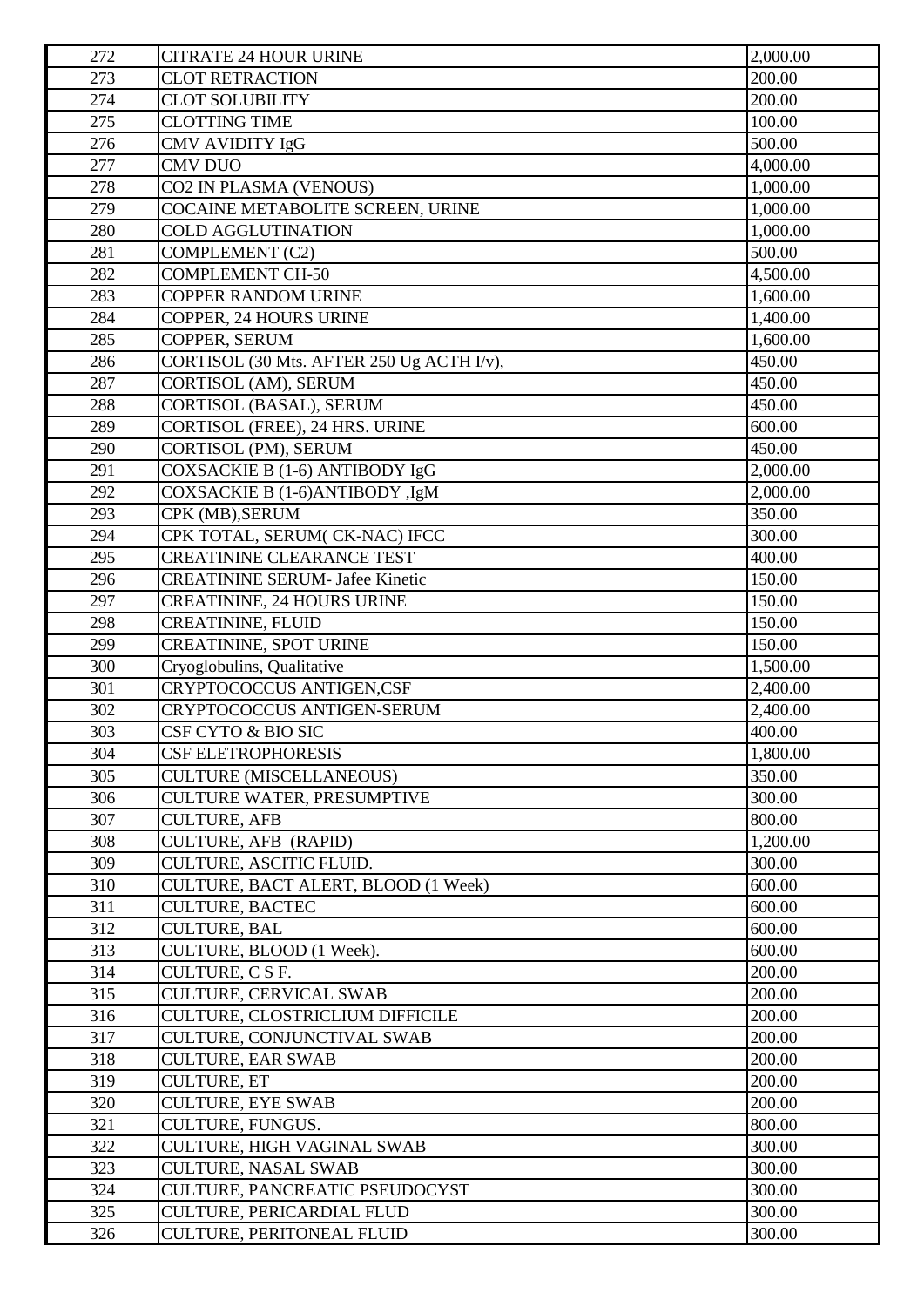| 327 | <b>CULTURE, PUS</b>                      | 300.00    |
|-----|------------------------------------------|-----------|
| 328 | <b>CULTURE, SEMEN</b>                    | 300.00    |
| 329 | <b>CULTURE, SPUTUM</b>                   | 300.00    |
| 330 | CULTURE, STOOL.                          | 300.00    |
| 331 | <b>CULTURE, SWAB 1</b>                   | 300.00    |
| 332 | <b>CULTURE, SWAB 2</b>                   | 300.00    |
| 333 | <b>CULTURE, SYNOVIAL FLUID</b>           | 300.00    |
| 334 | <b>CULTURE, THROAT SWAB</b>              | 300.00    |
| 335 | <b>CULTURE, TIP</b>                      | 300.00    |
| 336 | CULTURE, TRACHEAL SECRETION              | 300.00    |
| 337 | <b>CULTURE, UPHSS</b>                    | 300.00    |
| 338 | <b>CULTURE, URINE.</b>                   | 300.00    |
| 339 | <b>CULTURE, VAGINAL SWAB</b>             | 300.00    |
| 340 | CULTURE, WATER, PERSUMPTIVE COLIFORM     | 800.00    |
| 341 | <b>CULTURE, WOUND SWAB</b>               | 300.00    |
| 342 | <b>CYCLIN D1</b>                         | 3,000.00  |
| 343 | <b>CYCLOSPORIN LEVELS</b>                | 4,000.00  |
| 344 | CYFRA 21 (LUNG)                          | 3,200.00  |
| 345 | CYSTATIN C QUANTITATIVE                  | 1,800.00  |
| 346 | CYSTICERCOSIS SEROLOGY (IgG)             | 1,600.00  |
| 347 | <b>CYTOLOGY</b>                          | 400.00    |
| 348 | CYTOLOGY FOR MALIGNANT CELLS             | 400.00    |
| 349 | CYTOLOGY PANCREATIC PSEUDOCYST           | 400.00    |
| 350 | <b>CYTOLOGY SPUTUM</b>                   | 400.00    |
| 351 | <b>CYTOMEGALOVIRUS (IgG)</b>             | 450.00    |
| 352 | CYTOMEGALOVIRUS (IgM)                    | 450.00    |
| 353 | D L C, CAPD FLUID                        | 75.00     |
| 354 | <b>D-DIMER</b>                           | 600.00    |
| 355 | D.H.E.A.                                 | 750.00    |
| 356 | <b>DENGUE IgG</b>                        | 750.00    |
| 357 | <b>DENGUE IgM</b>                        | 750.00    |
| 358 | Dengue NS1 Ag                            | 1,500.00  |
| 359 | Dengue NS1 Ag ELISA                      | 1,500.00  |
| 360 | <b>DENGUE PCR</b>                        | 5,000.00  |
| 361 | Dengue Serology                          | 1,500.00  |
| 362 | <b>DESMOGLEIN 1 ANTIBODY</b>             | 15,000.00 |
| 363 | DESMOGLEIN 3 ANTIBODY                    | 15,000.00 |
| 364 | <b>DHEA SULPHATE</b>                     | 750.00    |
| 365 | DIAGNOSTIC FREE THYROID PROFILE          | 750.00    |
| 366 | Differential Leucocytic Count (DLC)      | 75.00     |
| 367 | DIGOXIN, SERUM                           | 750.00    |
| 368 | DILANTIN / PHENYTOIN/EPTOIN LEVEL, SERUM | 700.00    |
| 369 | <b>DIRECT COOMBS TEST</b>                | 350.00    |
| 370 | <b>DLC</b>                               | 75.00     |
| 371 | <b>DOPAMINE</b>                          | 1,200.00  |
| 372 | <b>DOUBLE MARKER TEST</b>                | 3,000.00  |
| 373 | DRUGS OF ABUSE, URINE                    | 4,500.00  |
| 374 | <b>DYSMORPHIC RBC~S URINE</b>            | 100.00    |
| 375 | E.S.R. (WESTERGREN METHOD).              | 75.00     |
| 376 | ECHINOCOCCUS IgG, SERUM                  | 800.00    |
| 377 | <b>ECHO VIRUS IgG</b>                    | 2,000.00  |
| 378 | <b>ECHO VIRUS IgM</b>                    | 2,000.00  |
| 379 | EGFR, MUTATION ANALYSIS                  | 15,000.00 |
| 380 | <b>ELECTROLYTES</b>                      | 450.00    |
| 381 | EPINEPHRINE, PLASMA                      | 1,100.00  |
|     |                                          |           |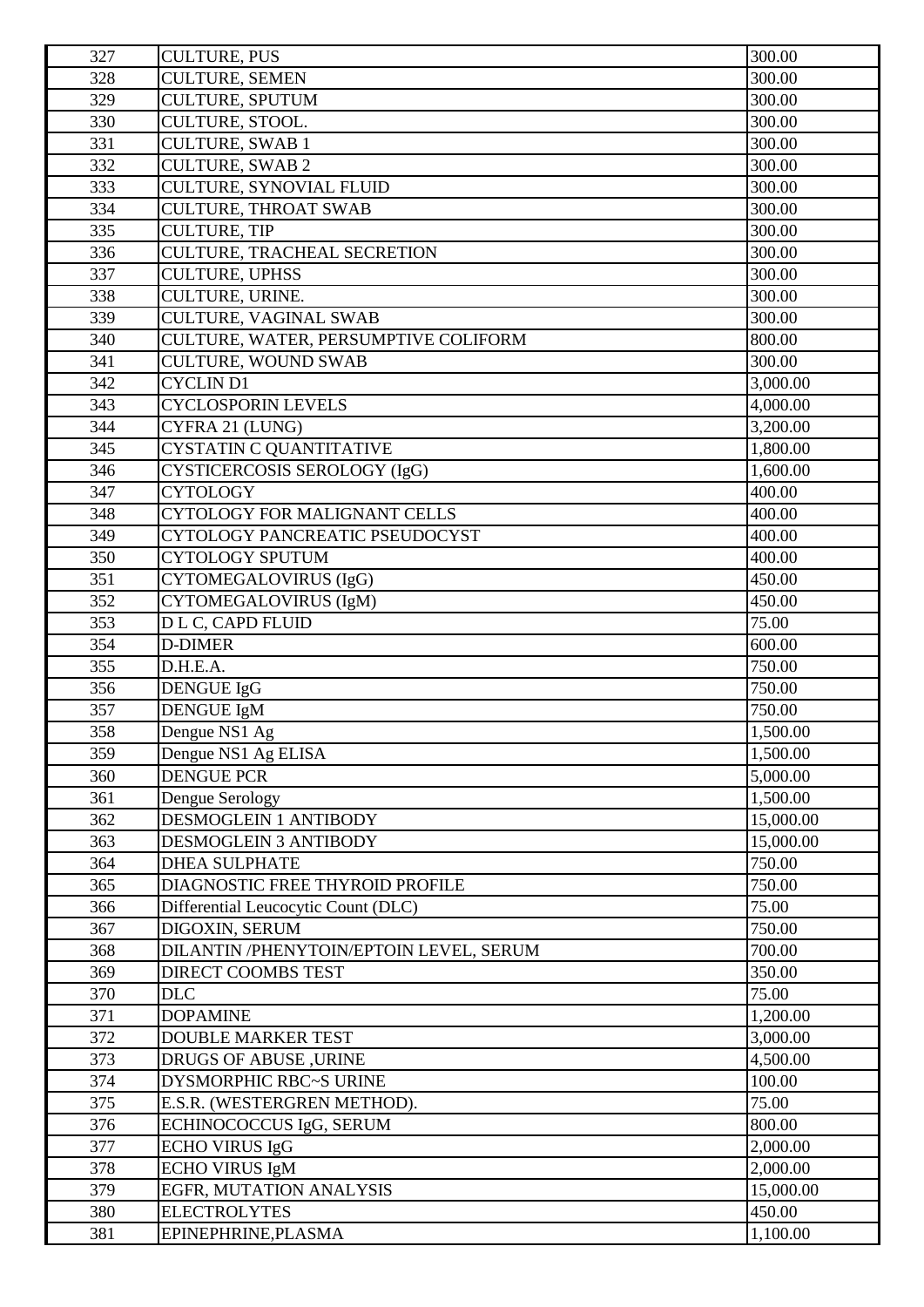| 382 | <b>EPSTEIN BARR VIRUS IGG</b>        | 1,700.00  |
|-----|--------------------------------------|-----------|
| 383 | EPSTEIN BARR VIRUS IGM               | 1,700.00  |
| 384 | <b>EPSTEIN BARR VIRUS PCR</b>        | 7,500.00  |
| 385 | ER                                   | 1,300.00  |
| 386 | ERYTHROPOIETIN, SERUM                | 650.00    |
| 387 | ESTRADIOL, SERUM -CLIA               | 600.00    |
| 388 | EXTENDED LIPID PROFILE               | 800.00    |
| 389 | <b>FACTOR IX ASSAY</b>               | 4,000.00  |
| 390 | FACTOR V LEIDEN- MUTATION-DECTECTION | 8,000.00  |
| 391 | <b>FACTOR VII ASSAY</b>              | 5,000.00  |
| 392 | <b>FACTOR VIII ASSAY</b>             | 3,000.00  |
| 393 | <b>FACTOR X ASSAY</b>                | 5,000.00  |
| 394 | <b>FACTOR XII ASSAY</b>              | 5,000.00  |
| 395 | FACTOR XIII, FUNCTIONAL, QUALITATIVE | 10,000.00 |
| 396 | <b>FASTING URINE SUGAR</b>           | 30.00     |
| 397 | FERRITIN, SERUM                      | 600.00    |
| 398 | FIBRIN DEGRADATION PRODUCTS          | 700.00    |
| 399 | <b>FIBRINOGEN LEVEL</b>              | 750.00    |
| 400 | <b>FILARIA ANTIGEN</b>               | 900.00    |
| 401 | <b>FLT - 3 MUTATION</b>              | 6,500.00  |
| 402 | <b>FLUID URIC ACID</b>               | 250.00    |
| 403 | FLUORESCENT TREPONEMA ANTIBODY - IgG | 2,200.00  |
| 404 | FLUORESCENT TREPONEMA ANTIBODY - IgM | 2,200.00  |
| 405 | <b>FNAC</b>                          | 500.00    |
| 406 | <b>FOLATE SERUM</b>                  | 1,200.00  |
| 407 | <b>FOLIC ACID</b>                    | 650.00    |
| 408 | FOOD ALLERGY PANEL                   | 8,000.00  |
| 409 | FPSA / TPSA RATIO                    | 1,500.00  |
| 410 | FREE ANDROGEN INDEX (FAI)            | 800.00    |
| 411 | <b>FREE B-HCG</b>                    | 1,000.00  |
| 412 | <b>FREE ESTRIOL</b>                  | 1,000.00  |
| 413 | FREE KAPPA (Light Chain) Serum       | 3,400.00  |
| 414 | FREE KAPPA (Light Chain), URINE      | 4,000.00  |
| 415 | Free Kappa/Lambda ratio              | 3,400.00  |
| 416 | FREE LAMBDA (light chain) serum      | 3,400.00  |
| 417 | FREE LAMBDA (light chain) URINE      | 4,000.00  |
| 418 | <b>FREE THYROID PROFILE</b>          | 750.00    |
| 419 | <b>FRUCTOSAMINE</b>                  | 500.00    |
| 420 | FSH SERUM (CLIA)                     | 450.00    |
| 421 | FT3 (FREE T3) SERUM, CLIA            | 300.00    |
| 422 | FT4 (FREE T4) SERUM, CLIA            | 300.00    |
| 423 | G-6 PD (Qualitative)                 | 500.00    |
| 424 | G-6PD (Quantitative)                 | 500.00    |
| 425 | G.G.T.P. - KineticIFCC               | 250.00    |
| 426 | GAD-65(GLUTAMIC ACID DECARBOXYLASE   | 4,200.00  |
| 427 | <b>GALACTOMANAN SERUM</b>            | 10,000.00 |
| 428 | <b>GASTRIC ASPIRATE EXAMINATION</b>  | 350.00    |
| 429 | <b>GASTRIN LEVEL</b>                 | 2,000.00  |
| 430 | <b>GASTRIN LEVEL FASTING</b>         | 2,000.00  |
| 431 | <b>GASTRIN LEVEL PP</b>              | 2,000.00  |
| 432 | <b>GENEXPERT</b>                     | 4,500.00  |
| 433 | <b>GFR</b>                           | 500.00    |
| 434 | <b>GLOBULIN</b>                      | 100.00    |
| 435 | GLUCOSE CHALLENGE TEST(GCT)-50gm     | 75.00     |
| 436 | GLUCOSE CHALLENGE TEST(GCT)-75gm     | 75.00     |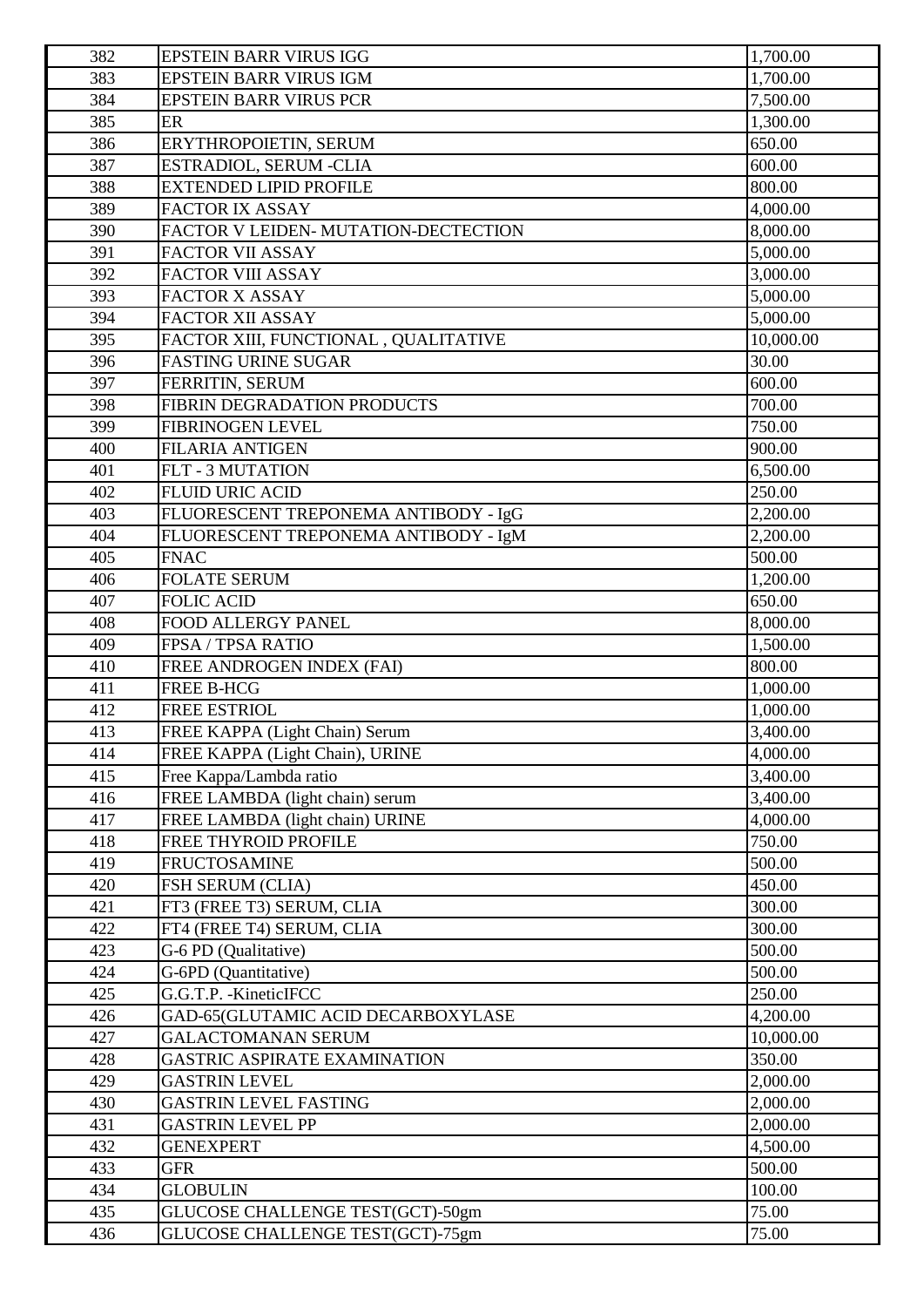| 437 | <b>GLUCOSE.FLUID</b>                      | 75.00     |
|-----|-------------------------------------------|-----------|
| 438 | GLUCOSE, QUANTITATIVE, 24 hrs. URINE      | 75.00     |
| 439 | <b>GLUCOSE/INSULIN RATIO</b>              | 300.00    |
| 440 | <b>GLYCOGEN LEVEL</b>                     | 500.00    |
| 441 | <b>GNRH (STIMULATION TEST)</b>            | 4,750.00  |
| 442 | <b>GRAM STAIN</b>                         | 150.00    |
| 443 | <b>GRAM STAIN, URINE</b>                  | 150.00    |
| 444 | <b>GRAMS STAIN, PUS</b>                   | 150.00    |
| 445 | <b>GRAMS STAIN, SPUTUM</b>                | 150.00    |
| 446 | <b>GROWTH HORMONE</b>                     | 600.00    |
| 447 | GROWTH HORMONE STIMULATION TEST           | 600.00    |
| 448 | <b>GROWTH HORMONE, BASAL</b>              | 600.00    |
| 449 | GTT 75 gm                                 | 375.00    |
| 450 | GTT100 gms                                | 375.00    |
| 451 | h-TTG / Dgp (Tissue transglutaminase Dgp) | 2,000.00  |
| 452 | HDL                                       | 200.00    |
| 453 | HIN1 (SWINE FLU)                          | 5,000.00  |
| 454 | <b>HAEMATOCRIT</b>                        | 75.00     |
| 455 | <b>HAEMOGLOBIN</b>                        | 75.00     |
| 456 | <b>HAEMOGLOBIN PLASMA</b>                 | 250.00    |
| 457 | <b>HAEMOGLOBINURIA</b>                    | 340.00    |
| 458 | <b>HAEMOGRAM</b>                          | 240.00    |
| 459 | <b>HAMS TEST</b>                          | 3,000.00  |
| 460 | <b>HAPTOGLOBIN</b>                        | 1,860.00  |
| 461 | Hb                                        | 75.00     |
| 462 | HbA1c                                     | 500.00    |
| 463 | <b>HBEAB</b>                              | 800.00    |
| 464 | HbsAg ELISA SERUM                         | 600.00    |
| 465 | HBV-DNA (QUALITATIVE)                     | 3,000.00  |
| 466 | HBV-DNA (QUANTITATIVE)                    | 6,000.00  |
| 467 | HBV-DNA(GENOTYPE)                         | 7,500.00  |
| 468 | <b>HCG CLIA</b>                           | 600.00    |
| 469 | HCV GENOTYPING (MULTIPLEX PCR)            | 6,000.00  |
| 470 | <b>HCV RNA (QUALITATIVE)</b>              | 3,200.00  |
| 471 | HCV RNA (QUANTITATIVE)                    | 7,000.00  |
| 472 | HE4 (HUMAN EPIDIDYMIS PROTEIN - 4)        | 2,400.00  |
| 473 | <b>HEMOGLOBIN A2</b>                      | 700.00    |
| 474 | HEMOGLOBIN ELECTROPHORESIS                | 700.00    |
| 475 | <b>HEMOGLOBIN FETAL</b>                   | 700.00    |
| 476 | <b>HEMOGLOBIN URINE</b>                   | 700.00    |
| 477 | HEPATITIS B CORE Ab IgM                   | 800.00    |
| 478 | <b>HEPATITIS B CORE Ab TOTAL</b>          | 800.00    |
| 479 | HEPATITIS B SURFACE ANTIBODY              | 800.00    |
| 480 | HEPATITIS B SURFACE ANTIGEN               | 350.00    |
| 481 | HEPATITIS B VIRUS (HBV)-DRUG RESISTANCE   | 5,000.00  |
| 482 | <b>HEPATITIS Be ANTIGEN</b>               | 800.00    |
| 483 | HEPATITIS C ANTIBODY, IgG                 | 800.00    |
| 484 | HEPATITIS DELTA ANTIBODY; HDV ANTIBODY    | 5,000.00  |
| 485 | Her-2/Neu                                 | 1,200.00  |
| 486 | Her-2/Neu (FISH)                          | 12,000.00 |
| 487 | <b>HERCEPT TEST</b>                       | 450.00    |
| 488 | HERPES $(IgG)$ I & II                     | 450.00    |
| 489 | HERPES (IgM) I & II                       | 450.00    |
| 490 | HEV RNA (QUANTITATIVE)                    | 3,000.00  |
| 491 | HISTO PATHOLOGY RADICAL                   | 2,000.00  |
|     |                                           |           |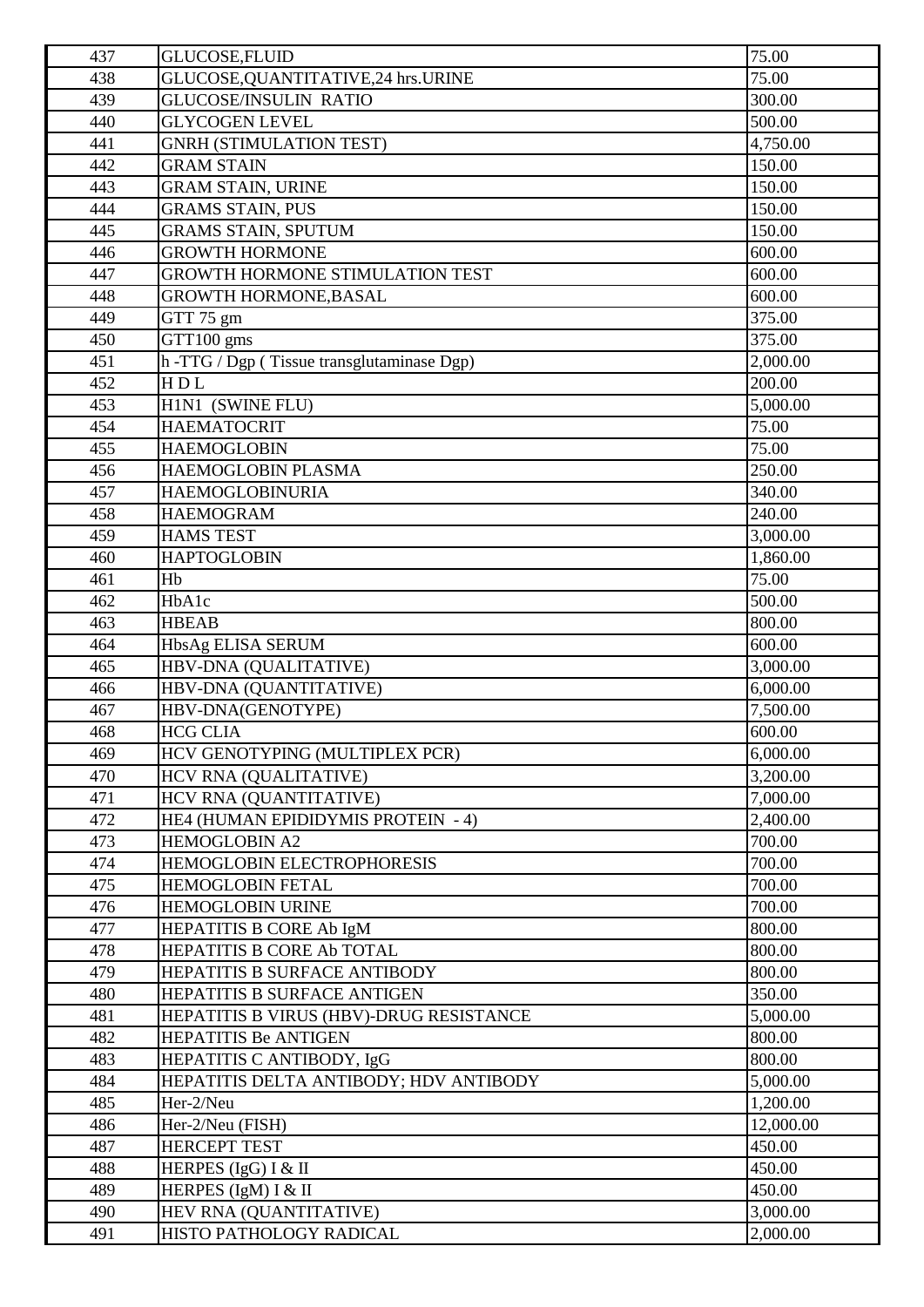| 492 | <b>HISTOPATH - AFB</b>                         | 200.00    |
|-----|------------------------------------------------|-----------|
| 493 | HISTOPATH - SLIDE AND RETIC                    | 150.00    |
| 494 | HISTOPATH - SLIDE BLOCK ISSUE                  | 100.00    |
| 495 | HISTOPATH - SLIDEONLY                          | 200.00    |
| 496 | HISTOPATHOLOGY (LARGE)                         | 800.00    |
| 497 | HISTOPATHOLOGY (MEDIUM)                        | 600.00    |
| 498 | HISTOPATHOLOGY (SMALL)                         | 400.00    |
| 499 | HISTOPLASMA ANTIBODY                           | 8,000.00  |
| 500 | <b>HIV CONFIRMATION</b>                        | 600.00    |
| 501 | <b>HIV FOR P24 ANTIGEN</b>                     | 600.00    |
| 502 | HIV I&II (ELISA)                               | 600.00    |
| 503 | HIV I+II (Immunochromatography)                | 400.00    |
| 504 | HIV RNA QUANTITATION                           | 4,500.00  |
| 505 | <b>HIV VIRAL LOAD</b>                          | 4,500.00  |
| 506 | <b>HIV WESTERN BLOT</b>                        | 2,500.00  |
| 507 | HLA - PANEL REACTIV ANTIBODIES(PRA)            | 6,000.00  |
| 508 | <b>HLA B27</b>                                 | 1,600.00  |
| 509 | HLA B27 (PCR)                                  | 2,500.00  |
| 510 | HLA <sub>B5</sub>                              | 5,600.00  |
| 511 | HOMOCYSTEINE, SERUM(QUANTITATIVE)              | 750.00    |
| 512 | HOMOCYSTEINE, URINE                            | 750.00    |
| 513 | HOMOVANALIC ACID (HVA), URINE                  | 9,000.00  |
| 514 | HUMAN PAPILLOMA VIRUS BY PCR -II               | 3,050.00  |
| 515 | HUMAN PAPILLOMA VIRUS DETECTION BY             | 4,500.00  |
| 516 | PLACENTAL LACTOGEN                             | 2,000.00  |
| 517 | <b>Hydatid Serology</b>                        | 800.00    |
| 518 | IgA                                            | 400.00    |
| 519 | IgE                                            | 600.00    |
| 520 | IGF BP-3(IGF BINDING PROTIEN-3) SERUM BY       | 2,200.00  |
| 521 | IGF-1(SOMATOMEDIN C) SERUM BY CLIA             | 2,000.00  |
| 522 | IgG                                            | 400.00    |
| 523 | IgG ANTIBODY TO DENGUE VIRUS ELISA             | 600.00    |
| 524 | IgG Synthesis index (CSF Index) *              | 2,500.00  |
| 525 | IgM                                            | 400.00    |
| 526 | IgM ANTIBODIES AGAINST SALMONELLA              | 1,300.00  |
| 527 | IgM DENGUE VIRUS ELISA                         | 600.00    |
| 528 | <b>IHC MARKERS</b>                             | 6,000.00  |
| 529 | <b>IMATINIB RESISTANCE MUTATION ANALYSIS (</b> | 15,000.00 |
| 530 | <b>IMMUNE COMPLEXES</b>                        | 1,000.00  |
| 531 | <b>IMMUNE DEFICIENCY PANEL -1</b>              | 100.00    |
| 532 | IMMUNOFIXATION ELECTROPHORESIS SERUM           | 6,600.00  |
| 533 | <b>IMMUNOFIXATION ELECTROPHORESIS URINE</b>    | 6,600.00  |
| 534 | <b>IMMUNOFLORESCENCE FOR HPE</b>               | 3,000.00  |
| 535 | <b>IMMUNOGLOBULIN - IgG 4 SUB CLASS</b>        | 5,500.00  |
| 536 | IMMUNOGLOBULIN IgG SYNTHESIS INDEX             | 3,000.00  |
| 537 | <b>IMMUNOGLOBULIN IgM</b>                      | 400.00    |
| 538 | <b>IMMUNOHISTOCHEMISTRY</b>                    | 2,600.00  |
| 539 | <b>IMMUNOPHENOTYPING</b>                       | 6,000.00  |
| 540 | <b>INDIA INK STAIN</b>                         | 200.00    |
| 541 | <b>INDIRECT COOMBS TEST</b>                    | 350.00    |
| 542 | <b>INFLUENZA ANTIGEN</b>                       | 1,800.00  |
| 543 | <b>INHIBIN A (TUMOR MARKER)</b>                | 2,000.00  |
| 544 | <b>INHIBIN A - MATERNAL SCREEN</b>             | 2,000.00  |
| 545 | <b>INHIBIN A.</b>                              | 2,000.00  |
| 546 | <b>INHIBIN B - MATERNAL SCREEN</b>             | 2,500.00  |
|     |                                                |           |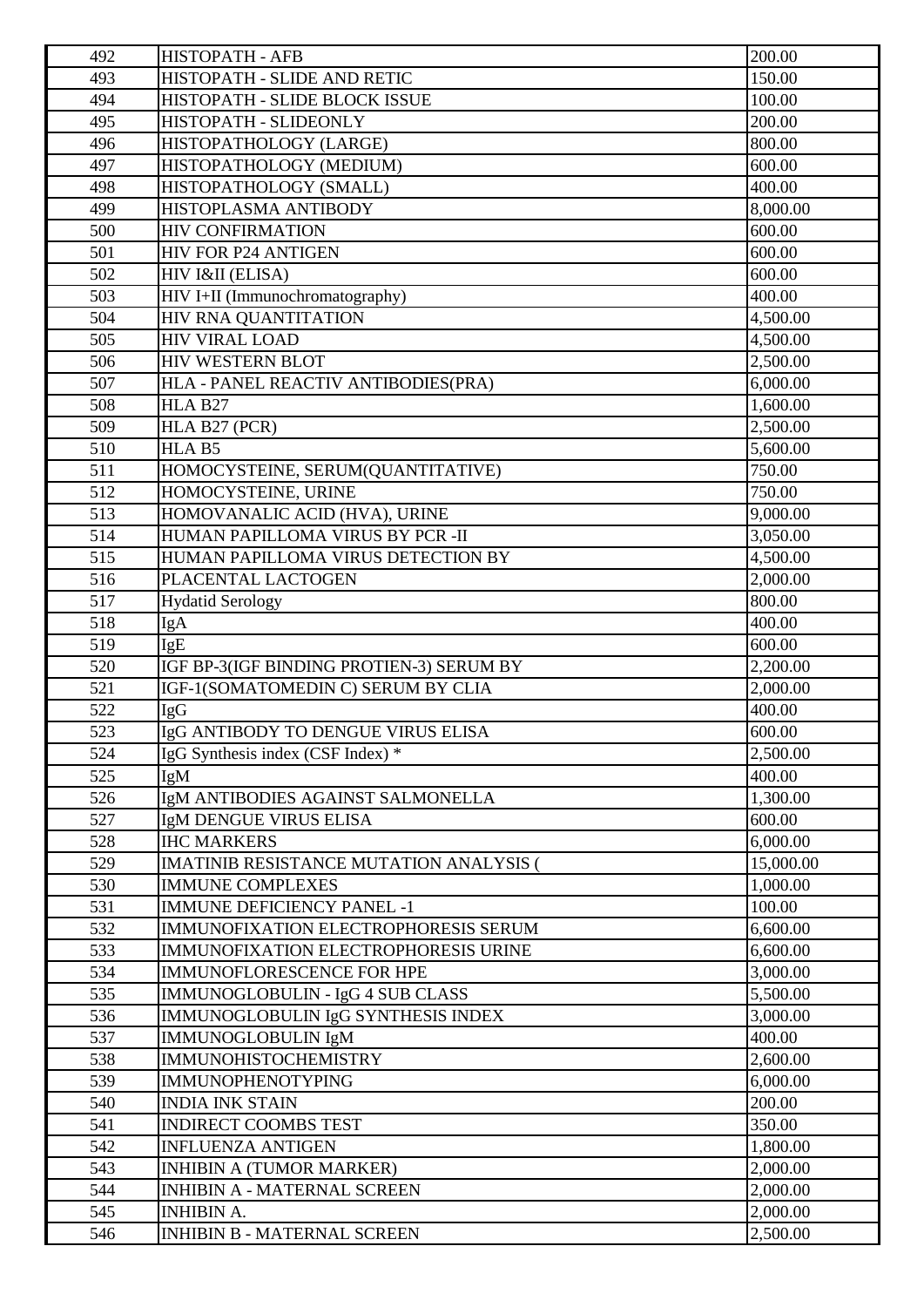| 547 | <b>INHIBIN B.</b>                        | 2,500.00  |
|-----|------------------------------------------|-----------|
| 548 | <b>INSULIN - PP SERUM</b>                | 600.00    |
| 549 | <b>INSULIN ANTIBODIES</b>                | 1,500.00  |
| 550 | Insulin associated antibody              | 1,500.00  |
| 551 | <b>INSULIN RANDOM</b>                    | 600.00    |
| 552 | <b>INSULIN-FASTING SERUM</b>             | 600.00    |
| 553 | <b>INTACT PARATHYROID HORMONE</b>        | 1,200.00  |
| 554 | INTERLEUKIN - 6 (IL-6)                   | 2,900.00  |
| 555 | <b>IONIZED CALCIUM</b>                   | 350.00    |
| 556 | <b>IRON SERUM - CAB METHOD</b>           | 250.00    |
| 557 | Islet cell antibody                      | 1,500.00  |
| 558 | JAK 2 MUTATION ASSAY (QUALITATIVE)       | 8,000.00  |
| 559 | JAPANESENCEPHALITIS VIRUS ANTIBODIES     | 2,000.00  |
| 560 | <b>K-RAS MUTATION ANALYSIS</b>           | 15,000.00 |
| 561 | <b>KAHNS TEST</b>                        | 1,000.00  |
| 562 | <b>KETONE BODIES URINE</b>               | 75.00     |
| 563 | KETOSTEROIDS 24 HOURS URINE              | 6,000.00  |
| 564 | <b>KFT</b>                               | 650.00    |
| 565 | <b>KIDNEY BIOPSY</b>                     | 8,000.00  |
| 566 | KOH PREPARATION FOR FUNGUS & YEAST       | 300.00    |
| 567 | L D H Kinetic UV method                  | 250.00    |
| 568 | L D H PLEURAL FLUID                      | 250.00    |
| 569 | L D H, ASCITIC FLUID                     | 250.00    |
| 570 | LACTATE, PLASMA                          | 800.00    |
| 571 | <b>LAP SCORE</b>                         | 1,800.00  |
| 572 | LDH ISOENZYME ELECTROPHORESIS            | 4,000.00  |
| 573 | LDH KINTETIC UV METHOD                   | 250.00    |
| 574 | LDH, CSF                                 | 250.00    |
| 575 | LDH, FLUID                               | 250.00    |
| 576 | LDL / HDL RATIO                          | 500.00    |
| 577 | LDL CHOLESTROL                           | 200.00    |
| 578 | <b>LDL SUB FRACTIONS</b>                 | 500.00    |
| 579 | LE CELL PHENOMENAN                       | 200.00    |
| 580 | LEAD, BLOOD                              | 4,000.00  |
| 581 | LEISHMANIA (KALA AZAR Ab) ANTI           | 1,200.00  |
| 582 | Leishmania Antibody                      | 1,200.00  |
| 583 | LEPTOSPIRA IgG (Immunochromatography)    | 900.00    |
| 584 | LEPTOSPIRA IgM (Immunochromatography)    | 900.00    |
| 585 | LEUCOCYTES URINE                         | 100.00    |
| 586 | LEUKEMIA PANEL /LYMPHOMA PANEL           | 16,000.00 |
| 587 | LEUKEMIA PANEL WITH LAP SCORE            | 15,000.00 |
| 588 | <b>LFT RECEPTION</b>                     | 700.00    |
| 589 | LFT WITH GGTP (SAU)                      | 700.00    |
| 590 | LH FSH & RATIO                           | 800.00    |
| 591 | LH FSH RATIO                             | 800.00    |
| 592 | LH SERUM. (CLIA)                         | 400.00    |
| 593 | LIPASE, SERUM                            | 450.00    |
| 594 | <b>LIPID PROFILE</b>                     | 700.00    |
| 595 | LIPOPROTEIN $(a)$                        | 700.00    |
| 596 | <b>LITHIUM</b>                           | 300.00    |
| 597 | LKM-1 ( LIVER KIDNEY MICROSOMAL          | 2,500.00  |
| 598 | <b>LKM-1 LIVER KIDNEY MICROSOMAL abs</b> | 2,200.00  |
| 599 | LUPUS ANTICOAGULAN, by DRVVT             | 3,600.00  |
| 600 | LUPUS ANTICOAGULANT                      | 1,300.00  |
| 601 | LYME DISEASE (BORRELIA BURGDORFERI IGG)  | 1,750.00  |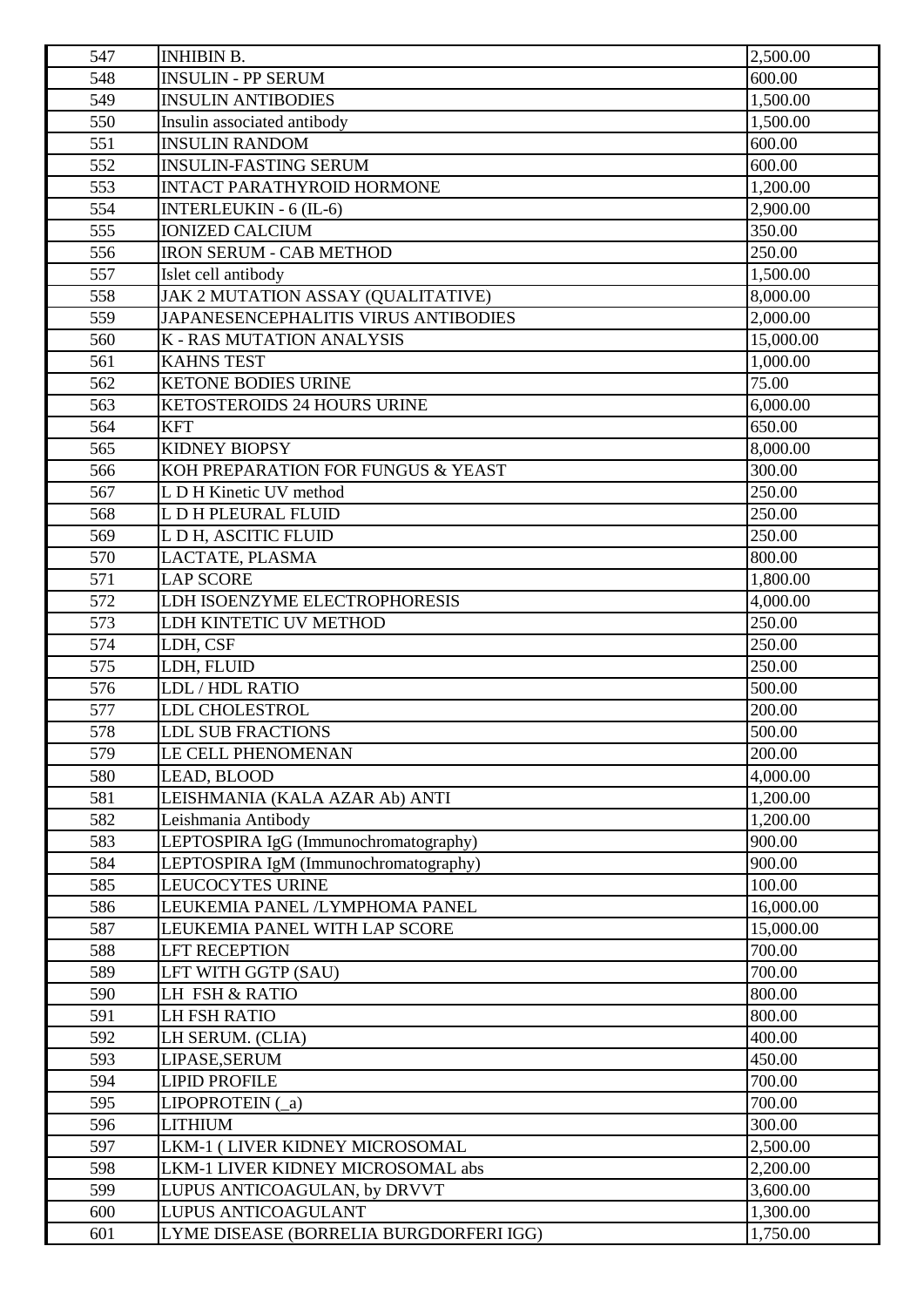| 602 | Lyme Disease (Borrelia Burgdorferi IgM) ELISA   | 1,750.00  |
|-----|-------------------------------------------------|-----------|
| 603 | LYME DISEASE ANTIBODIES IgG                     | 1,750.00  |
| 604 | LYME DISEASE ANTIBODIES IGM                     | 1,750.00  |
| 605 | LYMPHOCYTE PERCENTAGE                           | 800.00    |
| 606 | Lymphocytes                                     | 75.00     |
| 607 | LYMPHOMA DIAGNOSTIC PANEL                       | 17,000.00 |
| 608 | <b>MAGNESIUM, 24 HOURS URINE</b>                | 500.00    |
| 609 | MAGNESIUM, SERUM Calmagite                      | 350.00    |
| 610 | MAGNESIUM, SPOT URINE                           | 500.00    |
| 611 | MALARIA ANTIBODY (IgG)                          | 900.00    |
| 612 | <b>MALARIA ANTIGEN</b>                          | 500.00    |
| 613 | <b>MALARIA ANTIGEN-EIA</b>                      | 800.00    |
| 614 | <b>MALARIA DETECTION BLOOD (PCR)</b>            | 4,500.00  |
| 615 | <b>MALARIA INDEX</b>                            | 500.00    |
| 616 | <b>MALARIA PARASITE</b>                         | 75.00     |
| 617 | MANTOUX.                                        | 150.00    |
| 618 | <b>MARIJUANA (THC)</b>                          | 3,000.00  |
| 619 | <b>MCH</b>                                      | 75.00     |
| 620 | <b>MCHC</b>                                     | 75.00     |
| 621 | <b>MCV</b>                                      | 75.00     |
| 622 | <b>MEASLES VIRUS (IgG)</b>                      | 900.00    |
| 623 | <b>MEASLES VIRUS (IgM)</b>                      | 900.00    |
| 624 | <b>METANEPHRINE-FREE</b>                        | 6,000.00  |
| 625 | METANEPHRINES, 24 HOURS URINE                   | 8,000.00  |
| 626 | <b>METHEMOGLOBIN</b>                            | 1,000.00  |
| 627 | <b>METHOTRXATE</b>                              | 5,000.00  |
| 628 | METHYLMALONIC ACID, QUALITATIVE, URINE          | 5,000.00  |
| 629 | MICROALBUMIN (QUANTITATIVE), 24 HOURS           | 500.00    |
| 630 | MICROALBUMIN: CREATININE RATIO                  | 350.00    |
| 631 | MICROALBUMIN, URINE                             | 500.00    |
| 632 | MONOSPOT TEST FOR E.B. VIRUS                    | 1,000.00  |
| 633 | MTHFR (METHYL TETRAHYDROFOLATE                  | 9,500.00  |
| 634 | MUCIN-1                                         | 3,000.00  |
| 635 | MUCIN-2                                         | 3,000.00  |
| 636 | Mucopolysaccharidoses(MPS)screening, Urine      | 2,500.00  |
| 637 | MUMPS (IgG)                                     | 900.00    |
| 638 | MUMPS (IgM)                                     | 900.00    |
| 639 | MYCOPLASMA-PNEUMONEAE ANTIBODY (IgG)            | 3,000.00  |
| 640 | MYCOPLASMA-PNEUMONIAE ANTIBODY (IgM)            | 3,000.00  |
| 641 | Myelin Basic protein                            | 1,000.00  |
| 642 | MYOGLOBIN, SERUM                                | 2,000.00  |
| 643 | MYOGLOBINURIA, URINE                            | 2,000.00  |
| 644 | N RAS MUTATION ANALYSIS                         | 15,000.00 |
| 645 | NATURAL KILLER CELLS                            | 4,000.00  |
| 646 | Neisseria Gonorrhoeae - PCR                     | 3,500.00  |
| 647 | <b>NESTROFT</b>                                 | 1,500.00  |
| 648 | NEURON SPECIFIC ENOLASE (NSE)                   | 4,000.00  |
| 649 | Nicotine Metabolite Quantitative - Urine Spot * | 1,400.00  |
| 650 | <b>NIPT</b>                                     | 35,000.00 |
| 651 | NITROPRUSSIDE TEST, URINE                       | 200.00    |
| 652 | <b>NOCARDIA</b>                                 | 200.00    |
| 653 | NOCARDIA, SPUTUM                                | 200.00    |
| 654 | NOREPINEPHRINE, PLASMA                          | 1,100.00  |
| 655 | NPM1 MUTATION DETECTION (PCR)                   | 5,500.00  |
| 656 | OCCULT BLOOD, URINE                             | 150.00    |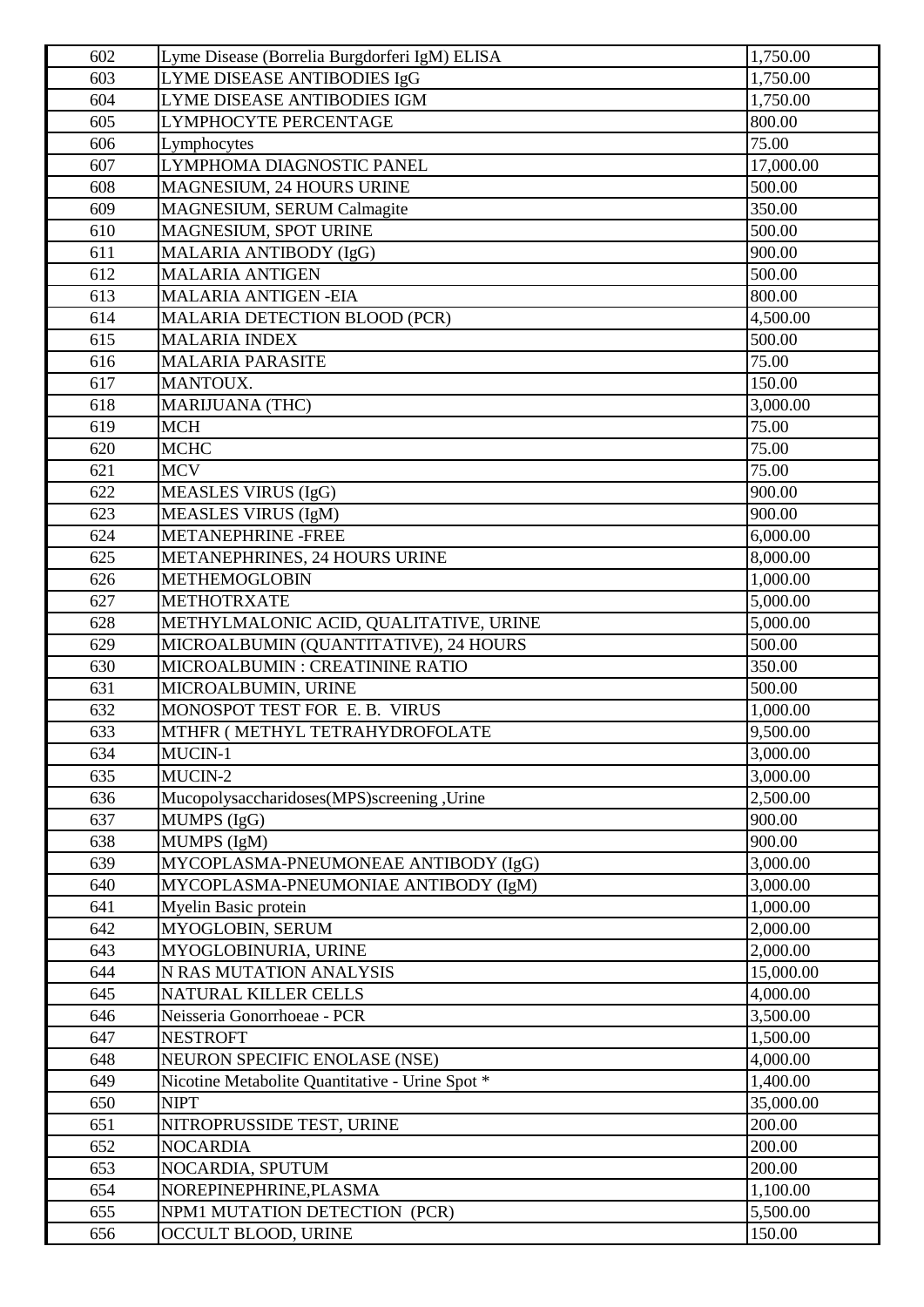| 657 | Oligoclonal band CSF                       | 4,000.00  |
|-----|--------------------------------------------|-----------|
| 658 | OPIATES, SCREEN, URINE                     | 980.00    |
| 659 | <b>OSMOLALITY (SERUM)</b>                  | 500.00    |
| 660 | <b>OSMOLALITY (URINE)</b>                  | 500.00    |
| 661 | OSMOTIC FRAGILITY/RBC FRAGILITY TEST       | 700.00    |
| 662 | <b>OSTEOCALCIN</b>                         | 1,800.00  |
| 663 | OXALATE, SERUM                             | 1,800.00  |
| 664 | <b>OXALATE, 24 HOURS URINE</b>             | 1,800.00  |
| 665 | $P-53$                                     | 3,000.00  |
| 666 | p/s                                        | 75.00     |
| 667 | P/S FOR MICROFILARIA                       | 75.00     |
| 668 | Pan Neurotropic Virus Panel C.S.F          | 8,000.00  |
| 669 | <b>PAP SMEAR</b>                           | 500.00    |
| 670 | PAPANICOLAOU SMEAR(BETHESDA SYSTEM)        | 500.00    |
| 671 | PAPANICOLAOU SMEAR(LIQUID BASED)           | 1,000.00  |
| 672 | PARATHYROID HORMONE (INTACT)               | 1,200.00  |
| 673 | PARIETAL CELL ANTIBODY, serum (1:20) by IF | 1,800.00  |
| 674 | PAROXYSMAL NOCTURNAL                       | 4,000.00  |
| 675 | PARVO VIRUS IgM                            | 2,000.00  |
| 676 | PARVOVIRUS IgG                             | 2,000.00  |
| 677 | PCR - HERPES I & II                        | 6,600.00  |
| 678 | PCR CMV                                    | 4,000.00  |
| 679 | PCR CMV (QUANTITATIVE)                     | 8,200.00  |
| 680 | PCR FOR MYCOBACTERIUM                      | 1,800.00  |
| 681 | PCR FOR MYCOBACTERIUM-ENDOMETRIUM          | 1,800.00  |
| 682 | <b>PCV</b>                                 | 75.00     |
| 683 | <b>PDGFR</b>                               | 12,000.00 |
| 684 | PERICARDIAL FLUID CYTO & BIO SIC           | 400.00    |
| 685 | PERICARDIAL FLUID EXAMINATION.             | 500.00    |
| 686 | PERIPHERAL SMEAR                           | 75.00     |
| 687 | PERIPHERAL SMEAR FOR MALARIA PARASITE      | 75.00     |
| 688 | PERIPHERAL SMEAR FOR MICROFILARIA          | 150.00    |
| 689 | PERITONEAL FLUID EXAMINTION                | 500.00    |
| 690 | PERITONEAL FLUID FOR L D H                 | 250.00    |
| 691 | pH, VENOUS BLOOD                           | 50.00     |
| 692 | pH, FLUID                                  | 50.00     |
| 693 | pH, Semen                                  | 50.00     |
| 694 | pH, URINE                                  | 50.00     |
| 695 | <b>PHENOBARBITONE</b>                      | 800.00    |
| 696 | PHENYTOIN LEVEL                            | 650.00    |
| 697 | PHOSPHATE(INORGANIC), SERUM                | 150.00    |
| 698 | PHOSPHATE, SPOT URINE                      | 250.00    |
| 699 | PHOSPHOROUS, 24 HOURS URINE                | 250.00    |
| 700 | PLASMA GLUCOSE FASTING-GOD POD             | 75.00     |
| 701 | PLASMA GLUCOSE PP -GOD POD                 | 75.00     |
| 702 | PLASMA GLUCOSE RANDOM GOD-POD              | 75.00     |
| 703 | PLASMA RENIN ACTIVITY                      | 6,000.00  |
| 704 | PLATELET ANTIBODY BY IF - QUALITATIVE      | 6,800.00  |
| 705 | PLEURAL FLUID CYTO & BIO SIC               | 400.00    |
| 706 | PLEURAL FLUID EXAMINATION                  | 500.00    |
| 707 | PNH PANEL - CD55,CD59                      | 6,000.00  |
| 708 | PORPHOBILINOGEN URINE                      | 7,000.00  |
| 709 | PORPHOBILINOGEN ( QUALITATIVE) RANDOM      | 5,000.00  |
| 710 | PORPHYRIN, 24 HOURS URINE                  | 5,000.00  |
| 711 | PORPHYRIN, RANDOM URINE                    | 5,000.00  |
|     |                                            |           |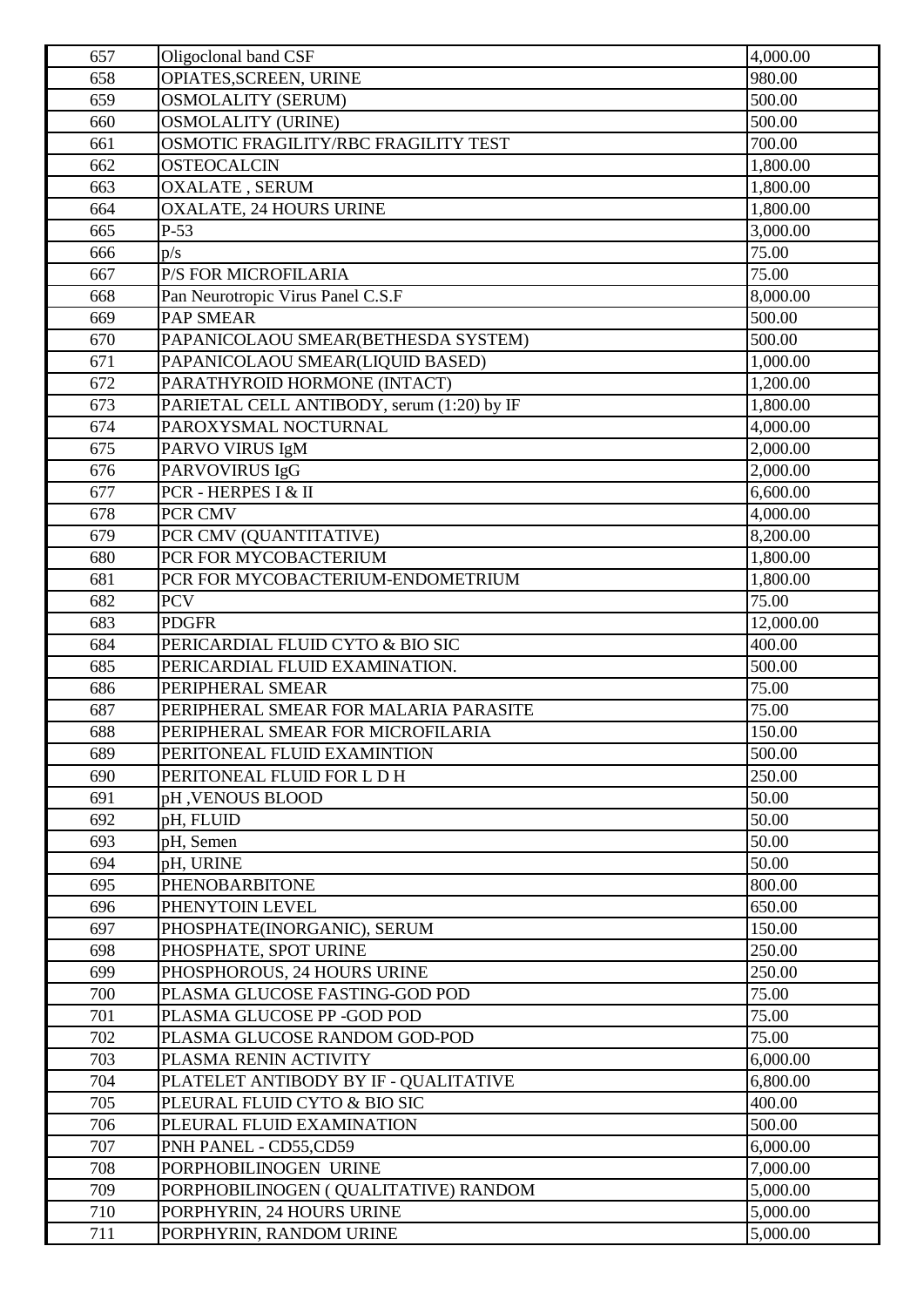| 712 | POST COITAL TEST                           | 500.00    |
|-----|--------------------------------------------|-----------|
| 713 | POST PRANDIAL URINE SUGAR                  | 75.00     |
| 714 | POTASSIUM - ISE                            | 150.00    |
| 715 | POTASSIUM, 24 HOURS URINE                  | 250.00    |
| 716 | POTASSIUM, SPOT URINE                      | 250.00    |
| 717 | <b>PR</b>                                  | 1,300.00  |
| 718 | PREGNANCY ASSOCIATED PLASMA PROTEIN A      | 2,000.00  |
| 719 | PRO B-TYPE NATRIURETIC PEPTIDE             | 3,000.00  |
| 720 | PROCALCITONIN, SERUM                       | 4,000.00  |
| 721 | Products Of Conception For Karyotyping     | 8,000.00  |
| 722 | PROGESTERONE, SERUM -CLIA                  | 550.00    |
| 723 | PROGLOB-C                                  | 3,000.00  |
| 724 | PROLACTIN-CLIA                             | 450.00    |
| 725 | PROTEIN ELECTROPHORESIS, C S F             | 1,800.00  |
| 726 | PROTEIN BOUND CALCIUM                      | 200.00    |
| 727 | PROTEIN ELECTROPHORESIS                    | 3,500.00  |
| 728 | PROTEIN ELECTROPHORESIS, SERUM             | 600.00    |
| 729 | PROTEIN ELECTROPHORESIS, URINE             | 3,500.00  |
| 730 | PROTEIN PROFILE                            | 300.00    |
| 731 | PROTEIN, 24 HOURS URINE                    | 250.00    |
| 732 | PROTEIN, CAPD FLUID                        | 250.00    |
| 733 | PROTEIN, CSF                               | 250.00    |
| 734 | PROTEIN, SPOT URINE                        | 250.00    |
| 735 | PROTEIN, FLUID                             | 250.00    |
| 736 | PROTEIN-C, ACTIVITY                        | 5,000.00  |
| 737 | PROTEIN-S, ACTIVITY                        | 5,000.00  |
| 738 | PROTEIN/CREATININE RATIO, SPOT URINE       | 350.00    |
| 739 | PROTHROMBIN GENE MUTATION ANALYSIS(        | 10,000.00 |
| 740 | PROTHROMBIN TIME                           | 400.00    |
| 741 | PSA - TOTAL                                | 550.00    |
| 742 | <b>PSA-FREE</b>                            | 650.00    |
| 743 | PYRUVATE (PYRUVIC ACID)                    | 1,600.00  |
| 744 | <b>QUADRUPLE TEST</b>                      | 4,000.00  |
| 745 | <b>QUANTIFERON GOLD (TB)</b>               | 3,000.00  |
| 746 | <b>OUANTITATIVE ALBUMIN/SUGAR</b>          | 100.00    |
| 747 | <b>QUANTITATIVE BUFFY COAT FOR MALARIA</b> | 1,000.00  |
| 748 | R.K.39 ANTIGEN                             | 600.00    |
| 749 | R.P.R SERUM (FLOCCULATION)                 | 300.00    |
| 750 | <b>RATIO CD4/CD8</b>                       | 1,000.00  |
| 751 | RBC (/HPF)                                 | 75.00     |
| 752 | <b>RBC COUNT</b>                           | 75.00     |
| 753 | <b>RBC FOLATE</b>                          | 2,100.00  |
| 754 | RDW(SD)                                    | 150.00    |
| 755 | RED CELL DISTRIBUTION WIDTH                | 100.00    |
| 756 | REDUCING SUBSTANCES                        | 50.00     |
| 757 | RENIN, PLASMA                              | 4,200.00  |
| 758 | RETICULOCYTE COUNT                         | 250.00    |
| 759 | <b>RH-ANTIBODY TITRE</b>                   | 300.00    |
| 760 | <b>Rheumatoid Factor</b>                   | 400.00    |
| 761 | Rheumatoid Factor - IgA                    | 1,200.00  |
| 762 | RHEUMATOID FACTOR - QUANTITATIVE           | 500.00    |
| 763 | ROS 1 GENE REARRANGEMENT                   | 15,000.00 |
| 764 | Rota Virus serology                        | 2,000.00  |
| 765 | RUBELLA (IgG)                              | 400.00    |
| 766 | RUBELLA (IgM)                              | 400.00    |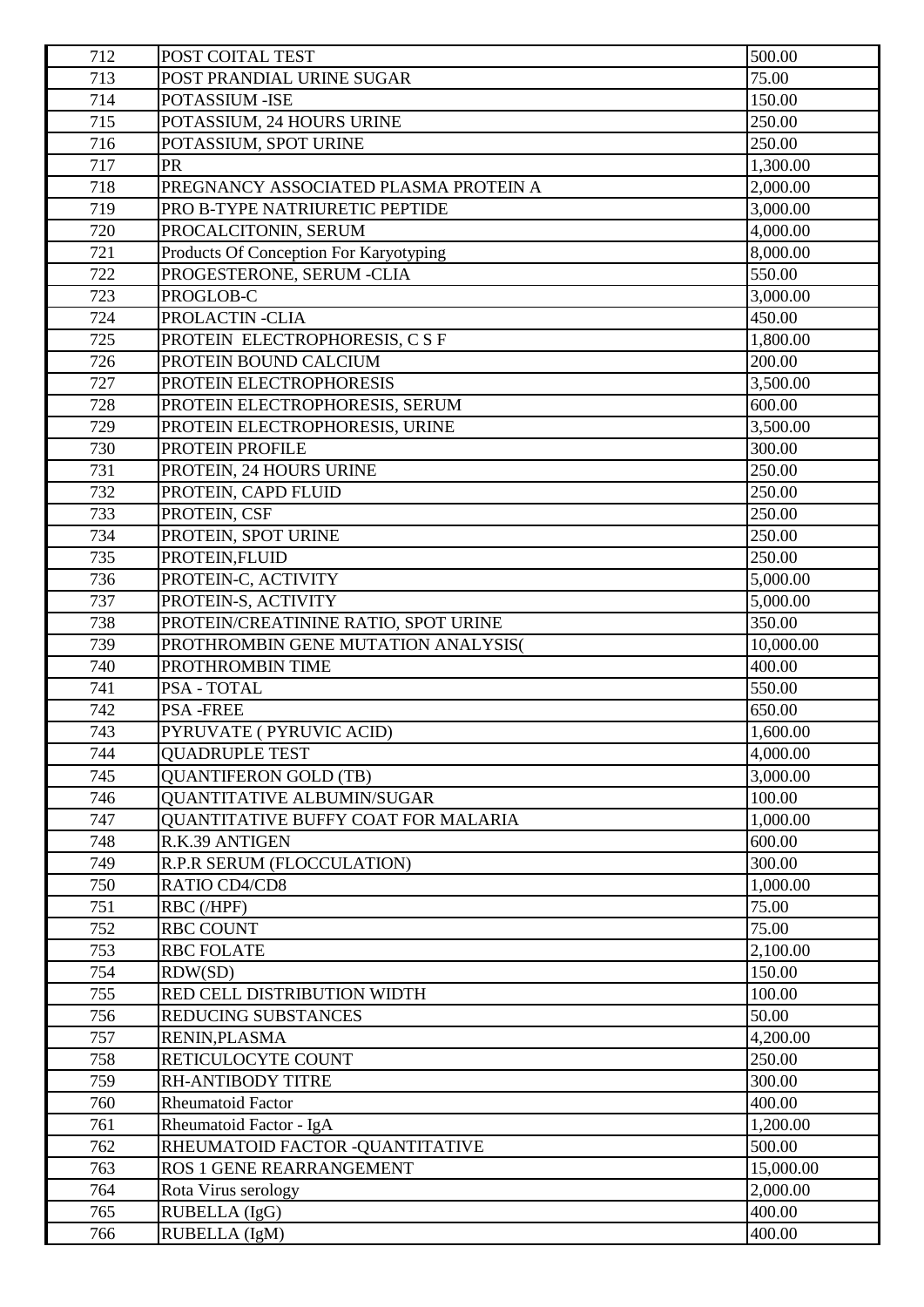| 767 | RUBELLA AVIDITY, IgG                 | 800.00   |
|-----|--------------------------------------|----------|
| 768 | S. BILIRUBIN (DIRECT) - DIAZO        | 100.00   |
| 769 | S. BILIRUBIN (TOTAL) - DPD, SERUM    | 100.00   |
| 770 | S.A.A.G.                             | 150.00   |
| 771 | S.G.O.T. (AST)-IFCC                  | 120.00   |
| 772 | S.G.P.T. (ALT) IFCC                  | 120.00   |
| 773 | Scl-70; SCLERODERMA ANTIBODY         | 2,400.00 |
| 774 | <b>SCRAPING FOR FUNGUS</b>           | 300.00   |
| 775 | <b>SCRUB TYPHUS ANTIBODIES IgG</b>   | 2,500.00 |
| 776 | <b>SCRUB TYPHUS ANTIBODIES IgM</b>   | 2,500.00 |
| 777 | <b>SEMEN ANALYSIS</b>                | 250.00   |
| 778 | <b>SEMEN FRUCTOSE LEVEL</b>          | 400.00   |
| 779 | <b>SEROTONIN</b>                     | 8,000.00 |
| 780 | SERUM 5-ALPHA DIHDROTESTOSTERONE     | 3,200.00 |
| 781 | <b>SERUM ALBUMIN</b>                 | 150.00   |
| 782 | Serum aldosterone/renin ratio        | 3,000.00 |
| 783 | <b>SERUM AMYLASE</b>                 | 300.00   |
| 784 | SERUM ASCITIC FLUID ALBUMIN GRADIENT | 150.00   |
| 785 | <b>SERUM CHOLESTEROL</b>             | 150.00   |
| 786 | <b>SERUM CREATININE</b>              | 150.00   |
| 787 | <b>SERUM FLOURIDE</b>                | 2,000.00 |
| 788 | SEX HORMONE BINDING GLOBULIN         | 1,250.00 |
| 789 | <b>SGOT</b>                          | 150.00   |
| 790 | <b>SGPT</b>                          | 150.00   |
| 791 | <b>SICKLING STUDIES</b>              | 300.00   |
| 792 | SIROLIMUS, WHOLE BLOOD (LC-MS/MS)    | 7,000.00 |
| 793 | Sm (Smith) Antibody                  | 2,400.00 |
| 794 | Sm (Smith) Antigen                   | 2,400.00 |
| 795 | <b>SMN</b> gene Mutation Analysis    | 4,000.00 |
| 796 | SODIUM (CAPD FLUID 0 HOUR)           | 200.00   |
| 797 | SODIUM (CAPD FLUID 4 HOUR)           | 200.00   |
| 798 | <b>SODIUM - ISE</b>                  | 150.00   |
| 799 | SODIUM, 24 HOURS URINE               | 250.00   |
| 800 | <b>SODIUM, SPOT URINE</b>            | 250.00   |
| 801 | <b>SPECIAL STAIN</b>                 | 100.00   |
| 802 | <b>SPECIFIC GRAVITY</b>              | 50.00    |
| 803 | SPECIFIC GRAVITY, ASCITIC FLUID      | 50.00    |
| 804 | SPECIFIC GRAVITY, STOOL              | 50.00    |
| 805 | SPECIFIC GRAVITY, URINE              | 50.00    |
| 806 | SPECIFIC GRAVITY, PLEURAL FLUID      | 50.00    |
| 807 | <b>SPUTUM FOR AFB</b>                | 150.00   |
| 808 | SQUAMOUS CELL CARCINOMA ANTIGEN      | 600.00   |
| 809 | <b>ST</b>                            | 200.00   |
| 810 | STAIN FOR AFB-HISTO SLIDE ONLY       | 150.00   |
| 811 | <b>STAINS FOR AFB</b>                | 150.00   |
| 812 | <b>STONE ANALYSIS</b>                | 900.00   |
| 813 | STOOL FOR C DIFFICILE TOXIN A        | 100.00   |
| 814 | STOOL FOR CRYPTOSPORIDIUM            | 300.00   |
| 815 | STOOL FOR FAT TEST                   | 150.00   |
| 816 | <b>STOOL FOR HANGING DROP</b>        | 150.00   |
| 817 | STOOL FOR OCCULT BLOOD               | 100.00   |
| 818 | STOOL FOR Ph                         | 50.00    |
| 819 | STOOL FOR REDUCING SUBSTANCES        | 50.00    |
| 820 | <b>STOOL ROUTINE EXAMINATION</b>     | 75.00    |
| 821 | STREPTOCOCCUS GROUP B ANTIGEN        | 900.00   |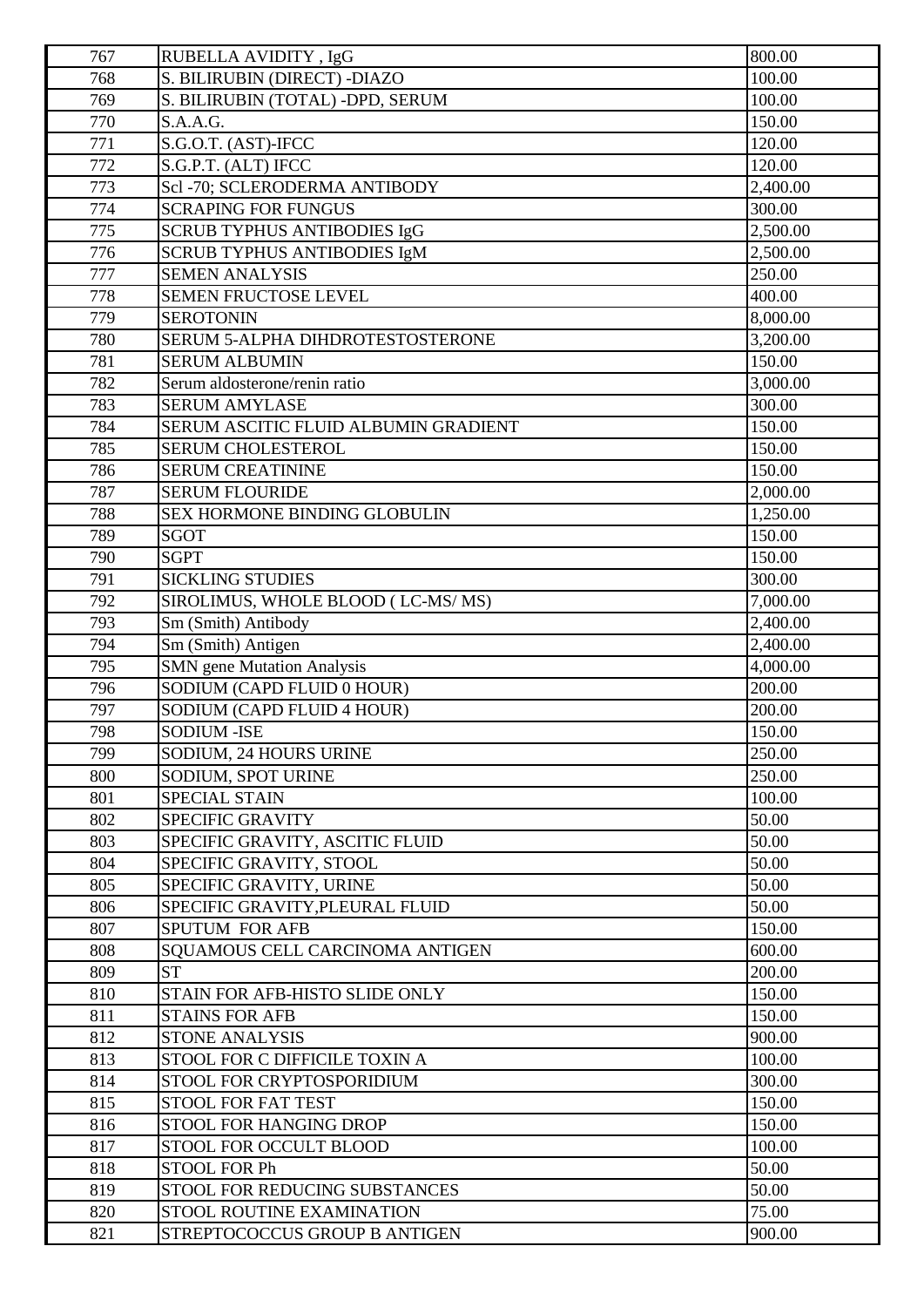| 822        | STREPTOCOCCUS PNEUMONEAE FROM CSF                             | 900.00           |
|------------|---------------------------------------------------------------|------------------|
| 823        | <b>SUGAR, CAPD FLUID</b>                                      | 75.00            |
| 824        | <b>SUGAR, FLUID</b>                                           | 75.00            |
| 825        | SYNOVIAL FLUID EXAMINATION                                    | 250.00           |
| 826        | T L C, CAPD FLUID                                             | 75.00            |
| 827        | $T.L.\overline{C}$                                            | 75.00            |
| 828        | T.L.C. ASCITIC FLUID                                          | 75.00            |
| 829        | T3 SERUM (CLIA)                                               | 200.00           |
| 830        | T4 SERUM (CLIA)                                               | 200.00           |
| 831        | <b>TACROLIMUS</b>                                             | 4,000.00         |
| 832        | TEGRETOL, SERUM                                               | 850.00           |
| 833        | TESTOSTERONE, FREE                                            | 1,200.00         |
| 834        | TESTOSTERONE, SERUM                                           | 550.00           |
| 835        | THROAT SWAB CULTURE                                           | 300.00           |
| 836        | <b>THROMBIN TIME ; TT</b>                                     | 500.00           |
| 837        | THYROGLOBULIN (Tg)                                            | 1,600.00         |
| 838        | <b>THYROID ANTIBODIES</b>                                     | 1,600.00         |
| 839        | THYROID PROFILE(T3,T4&TSH)                                    | 700.00           |
| 840        | THYROTROPIN RELEASING HORMONE (TRH )                          | 5,000.00         |
| 841        | <b>TIBC</b>                                                   | 300.00           |
| 842        | TIBC.                                                         | 300.00           |
| 843        | Tissue Transglutaminase Antibody, IgA                         | 2,000.00         |
| 844        | <b>TLC</b>                                                    | 75.00            |
| 845        | TNF-ALPHA, serum (Tumor necrosis factor)                      | 3,000.00         |
| 846        | TORCH PROFILE (IgG)                                           | 1,000.00         |
| 847        | TORCH PROFILE (IgM)                                           | 1,000.00         |
| 848        | TOTAL IRON BINDING CAPACITY                                   | 300.00           |
| 849        | <b>TOTAL LIPIDS</b>                                           | 300.00           |
| 850        | TOTAL PROTEIN - BIURET                                        | 200.00           |
| 851        | TOXOPLASMA (IgG)                                              | 400.00           |
| 852        | TOXOPLASMA (IgM)                                              | 400.00           |
| 853        | <b>TOXOPLASMA AVIDITY IgG</b>                                 | 800.00           |
| 854        | <b>TPHA</b>                                                   | 600.00           |
| 855        | TPHA.                                                         | 600.00           |
| 856        | <b>TPMT GENOTYPING</b>                                        | 6,000.00         |
| 857        | TRANSEFRRIN, SERUM                                            | 1,000.00         |
| 858        | <b>TRANSFERRIN SATURATION</b>                                 | 1,000.00         |
| 859        | TRIGLYCERIDE, URINE                                           | 200.00           |
| 860        | TRIGLYCERIDES, ASCITIC FLUID                                  | 200.00           |
| 861        | TRIGLYCERIDES, CAPD FLUID                                     | 200.00           |
| 862        | TRIGLYCERIDES, FLUID                                          | 200.00           |
| 863        | TRIGLYCERIDES, SERUM                                          | 100.00           |
| 864        | <b>TRIPLE TEST</b>                                            | 2,200.00         |
| 865        | <b>TROPONIN - I.</b>                                          | 1,500.00         |
| 866        | <b>TROPONIN - T</b>                                           | 1,500.00         |
| 867        | <b>TRYPTASE</b>                                               | 8,500.00         |
| 868        | TSH FT3 & FT4                                                 | 750.00           |
| 869        | TSH SERUM(CLIA)                                               | 350.00           |
| 870        | TSH-ULTRASENSITIVE.                                           | 500.00           |
| 871        | TYPHI DOT IgG                                                 | 400.00           |
| 872        | TYPHI DOT IgM                                                 | 400.00           |
| 873        | <b>U1RNP ANTIBODIES</b>                                       | 2,000.00         |
| 874<br>875 | <b>UNCONJUGATED ESTRIOL (E3)</b>                              | 700.00           |
| 876        | UNSATURATED IRON BINDING CAPACITY<br>UREA : CREATININE RATIO, | 500.00<br>250.00 |
|            |                                                               |                  |